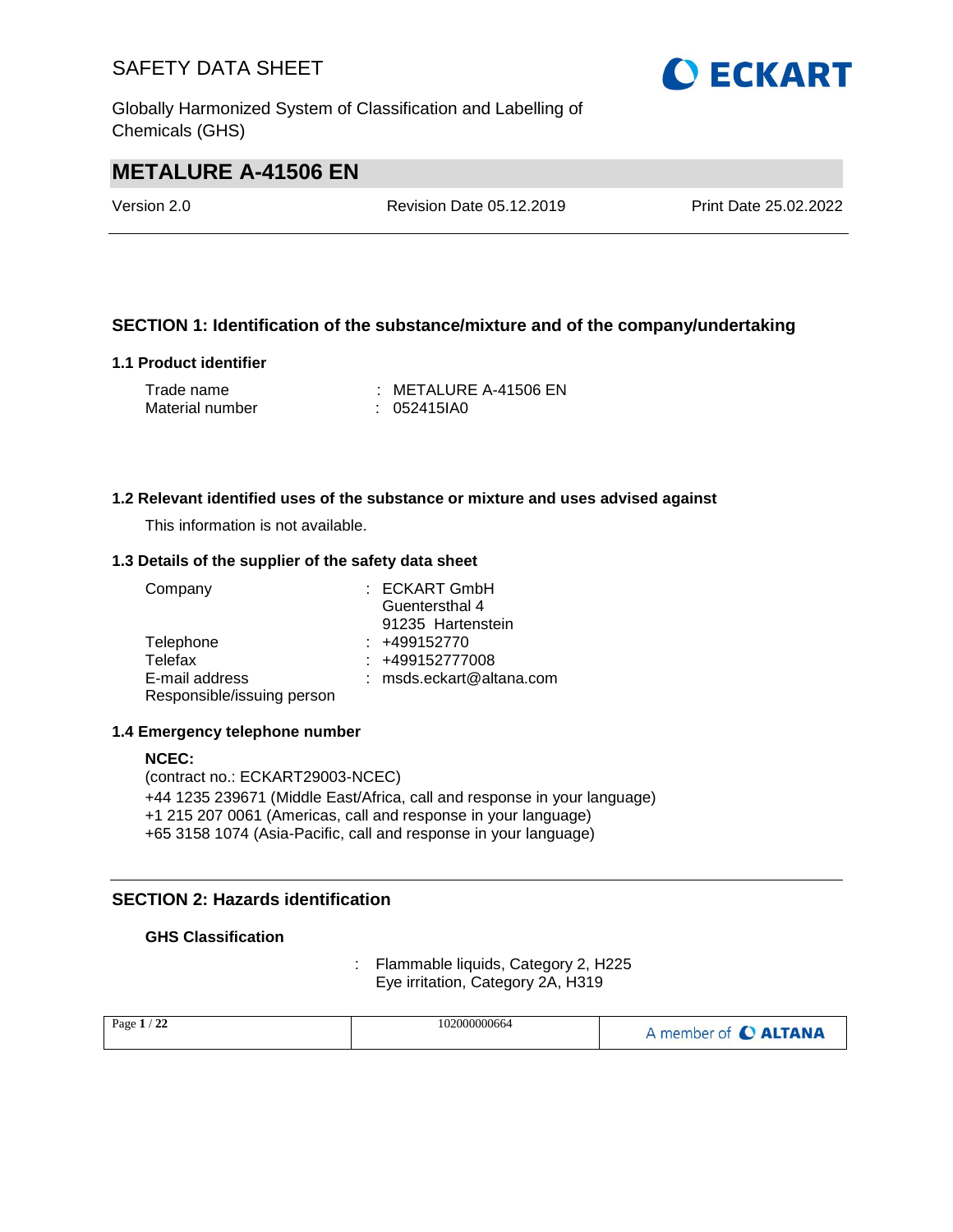Globally Harmonized System of Classification and Labelling of Chemicals (GHS)



## **METALURE A-41506 EN**

| Version 2.0              | <b>Revision Date 05.12.2019</b>                                                                                                                                                                                                                                                                                                    | Print Date 25.02.2022                                                                                                                                                                                                                                     |
|--------------------------|------------------------------------------------------------------------------------------------------------------------------------------------------------------------------------------------------------------------------------------------------------------------------------------------------------------------------------|-----------------------------------------------------------------------------------------------------------------------------------------------------------------------------------------------------------------------------------------------------------|
| <b>GHS-Labelling</b>     |                                                                                                                                                                                                                                                                                                                                    |                                                                                                                                                                                                                                                           |
| Symbol(s)                |                                                                                                                                                                                                                                                                                                                                    |                                                                                                                                                                                                                                                           |
| Signal word              | Danger                                                                                                                                                                                                                                                                                                                             |                                                                                                                                                                                                                                                           |
| <b>Hazard statements</b> | H225: Highly flammable liquid and vapour.<br>H319: Causes serious eye irritation.                                                                                                                                                                                                                                                  |                                                                                                                                                                                                                                                           |
| Precautionary statements | <b>Prevention:</b><br>÷<br>P210<br>No smoking.<br>P261<br>Avoid breathing vapours.<br>P280<br>Wear protective gloves/ protective clothing/ eye<br>protection/ face protection.<br><b>Response:</b><br>$P337 + P313$<br>attention.<br>P370 + P378<br>P370 + P378<br>powder for metal fires.<br>Storage:<br>P403 + P235<br>Disposal: | Keep away from heat/sparks/open flames/hot surfaces.<br>If eye irritation persists: Get medical advice/<br>In case of fire: Use for extinction: Dry sand.<br>In case of fire: Use for extinction: Special<br>Store in a well-ventilated place. Keep cool. |
|                          | P <sub>501</sub><br>disposal plant.                                                                                                                                                                                                                                                                                                | Dispose of contents/ container to an approved waste                                                                                                                                                                                                       |

#### **Hazardous components which must be listed on the label**

#### **SECTION 3: Composition/information on ingredients**

Substance name : metalure a-41506 en

| Page 2 / 22 | 102000000664 | A member of C ALTANA |
|-------------|--------------|----------------------|
|             |              |                      |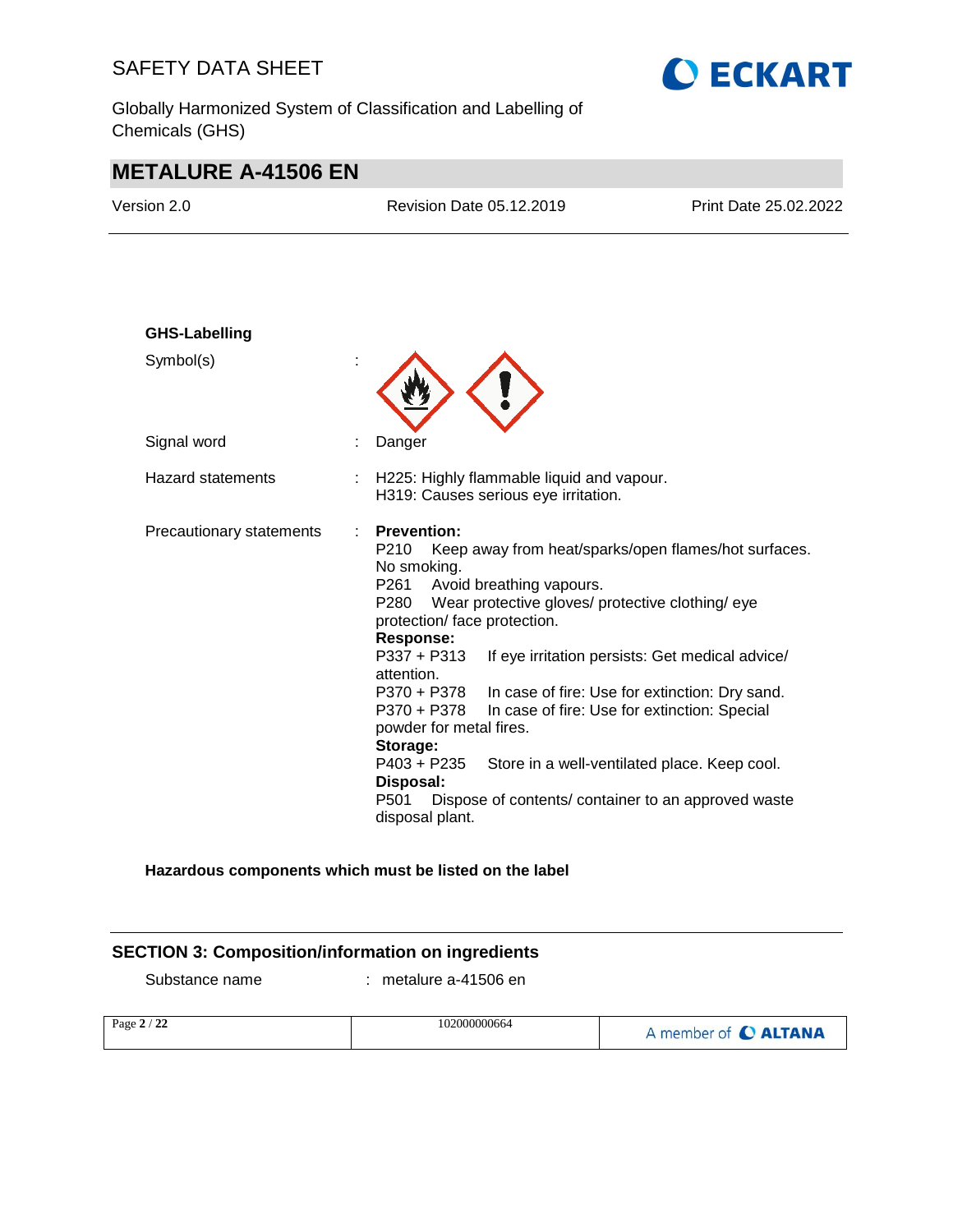Globally Harmonized System of Classification and Labelling of Chemicals (GHS)

## **METALURE A-41506 EN**

Version 2.0 Revision Date 05.12.2019 Print Date 25.02.2022

Substance No. **:**  $\qquad \qquad$  :

#### **Hazardous components**

| Chemical name                 | CAS-No.<br>EINECS-No.  | Classification and<br>labelling                             | Concentration <sup>[%]</sup> |
|-------------------------------|------------------------|-------------------------------------------------------------|------------------------------|
| ethanol                       | 64-17-5<br>200-578-6   | Flam. Lig.; 2; H225<br>;2A;H319                             | $60 - 100$                   |
| aluminium powder (stabilised) | 7429-90-5<br>231-072-3 | Flam. Sol.;1;H228                                           | $10 - 30$                    |
| acetone                       | 67-64-1<br>200-662-2   | Flam. Liq.;2;H225<br>Eye Irrit.; 2A; H319<br>STOT SE;3;H336 | $5 - 10$                     |
| propan-2-ol                   | 67-63-0<br>200-661-7   | Flam. Liq.;2;H225<br>Eye Irrit.; 2A; H319<br>STOT SE;3;H336 | $1 - 5$                      |

For the full text of the H-Statements mentioned in this Section, see Section 16.

#### **SECTION 4: First aid measures**

#### **4.1 Description of first aid measures**

| General advice | Move the victim to fresh air.<br>Do not leave the victim unattended.                    |                      |
|----------------|-----------------------------------------------------------------------------------------|----------------------|
|                | Move out of dangerous area.<br>Show this safety data sheet to the doctor in attendance. |                      |
| If inhaled     | : If unconscious, place in recovery position and seek medical<br>advice.                |                      |
| Page 3 / 22    | 102000000664                                                                            | A member of C ALTANA |

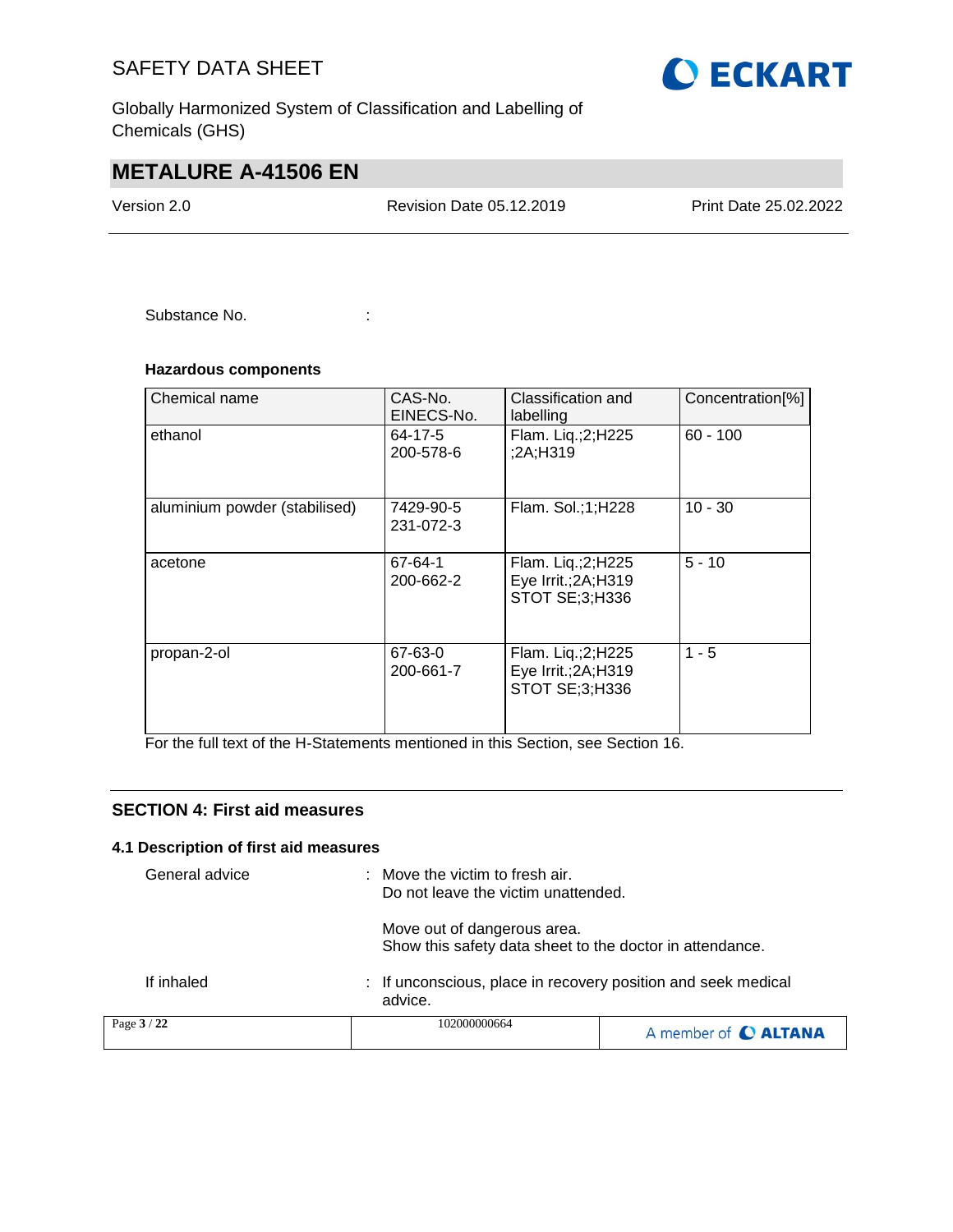Globally Harmonized System of Classification and Labelling of Chemicals (GHS)



## **METALURE A-41506 EN**

| Version 2.0             |  | <b>Revision Date 05.12.2019</b>                                                                                                                                                 | Print Date 25.02.2022 |
|-------------------------|--|---------------------------------------------------------------------------------------------------------------------------------------------------------------------------------|-----------------------|
|                         |  |                                                                                                                                                                                 |                       |
|                         |  | If symptoms persist, call a physician.                                                                                                                                          |                       |
| In case of skin contact |  | : Wash off immediately with soap and plenty of water.                                                                                                                           |                       |
|                         |  | If on skin, rinse well with water.<br>If on clothes, remove clothes.                                                                                                            |                       |
| In case of eye contact  |  | : Immediately flush eye(s) with plenty of water.                                                                                                                                |                       |
|                         |  | Immediately flush eye(s) with plenty of water.<br>Remove contact lenses.<br>Keep eye wide open while rinsing.<br>If eye irritation persists, consult a specialist.              |                       |
| If swallowed            |  | : Keep respiratory tract clear.<br>Do not give milk or alcoholic beverages.<br>Never give anything by mouth to an unconscious person.<br>If symptoms persist, call a physician. |                       |

#### **4.2 Most important symptoms and effects, both acute and delayed**

This information is not available.

#### **4.3 Indication of any immediate medical attention and special treatment needed**

This information is not available.

#### **SECTION 5: Firefighting measures**

#### **5.1 Extinguishing media**

| Suitable extinguishing media      | : Dry sand, ABC powder, Foam |
|-----------------------------------|------------------------------|
| Unsuitable extinguishing<br>media | : High volume water jet      |

## **5.2 Special hazards arising from the substance or mixture**

| Specific hazards during | Do not allow run-off from fire fighting to enter drains or water |                      |
|-------------------------|------------------------------------------------------------------|----------------------|
| Page $4/22$             | 102000000664                                                     | A member of C ALTANA |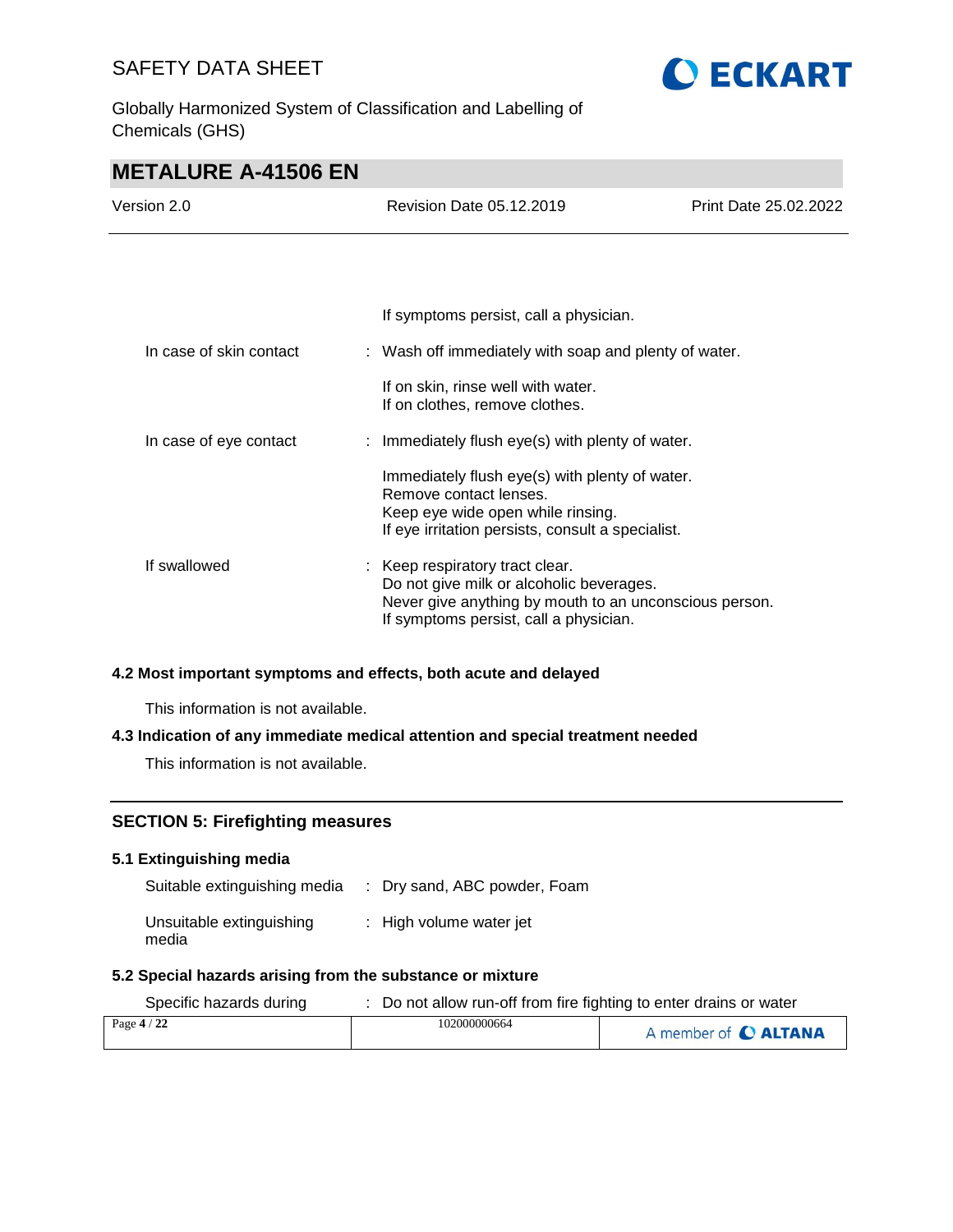Globally Harmonized System of Classification and Labelling of Chemicals (GHS)



## **METALURE A-41506 EN**

| Version 2.0                                      | Revision Date 05.12.2019                                                                                                                                                                                                                                                                                                           | Print Date 25.02.2022 |
|--------------------------------------------------|------------------------------------------------------------------------------------------------------------------------------------------------------------------------------------------------------------------------------------------------------------------------------------------------------------------------------------|-----------------------|
|                                                  |                                                                                                                                                                                                                                                                                                                                    |                       |
| firefighting                                     | courses.                                                                                                                                                                                                                                                                                                                           |                       |
| 5.3 Advice for firefighters                      |                                                                                                                                                                                                                                                                                                                                    |                       |
| Special protective equipment<br>for firefighters | : Wear self-contained breathing apparatus for firefighting if<br>necessary.                                                                                                                                                                                                                                                        |                       |
| Further information                              | : Collect contaminated fire extinguishing water separately. This<br>must not be discharged into drains. Fire residues and<br>contaminated fire extinguishing water must be disposed of in<br>accordance with local regulations. For safety reasons in case<br>of fire, cans should be stored separately in closed<br>containments. |                       |

#### **SECTION 6: Accidental release measures**

#### **6.1 Personal precautions, protective equipment and emergency procedures**

| Personal precautions | : Evacuate personnel to safe areas.                  |
|----------------------|------------------------------------------------------|
|                      | Use personal protective equipment.                   |
|                      | Ensure adequate ventilation.                         |
|                      | Remove all sources of ignition.                      |
|                      | Evacuate personnel to safe areas.                    |
|                      | Beware of vapours accumulating to form explosive     |
|                      | concentrations. Vapours can accumulate in low areas. |

#### **6.2 Environmental precautions**

| <b>Environmental precautions</b> |  | : Prevent product from entering drains.                       |
|----------------------------------|--|---------------------------------------------------------------|
|                                  |  | Prevent further leakage or spillage if safe to do so.         |
|                                  |  | If the product contaminates rivers and lakes or drains inform |
|                                  |  | respective authorities.                                       |

#### **6.3 Methods and materials for containment and cleaning up**

| Methods for cleaning up | : Use mechanical handling equipment.<br>Soak up with inert absorbent material (e.g. sand, silica gel, |
|-------------------------|-------------------------------------------------------------------------------------------------------|
|                         |                                                                                                       |

| Page 5 / 22 | 102000000664 | A member of C ALTANA |
|-------------|--------------|----------------------|
|-------------|--------------|----------------------|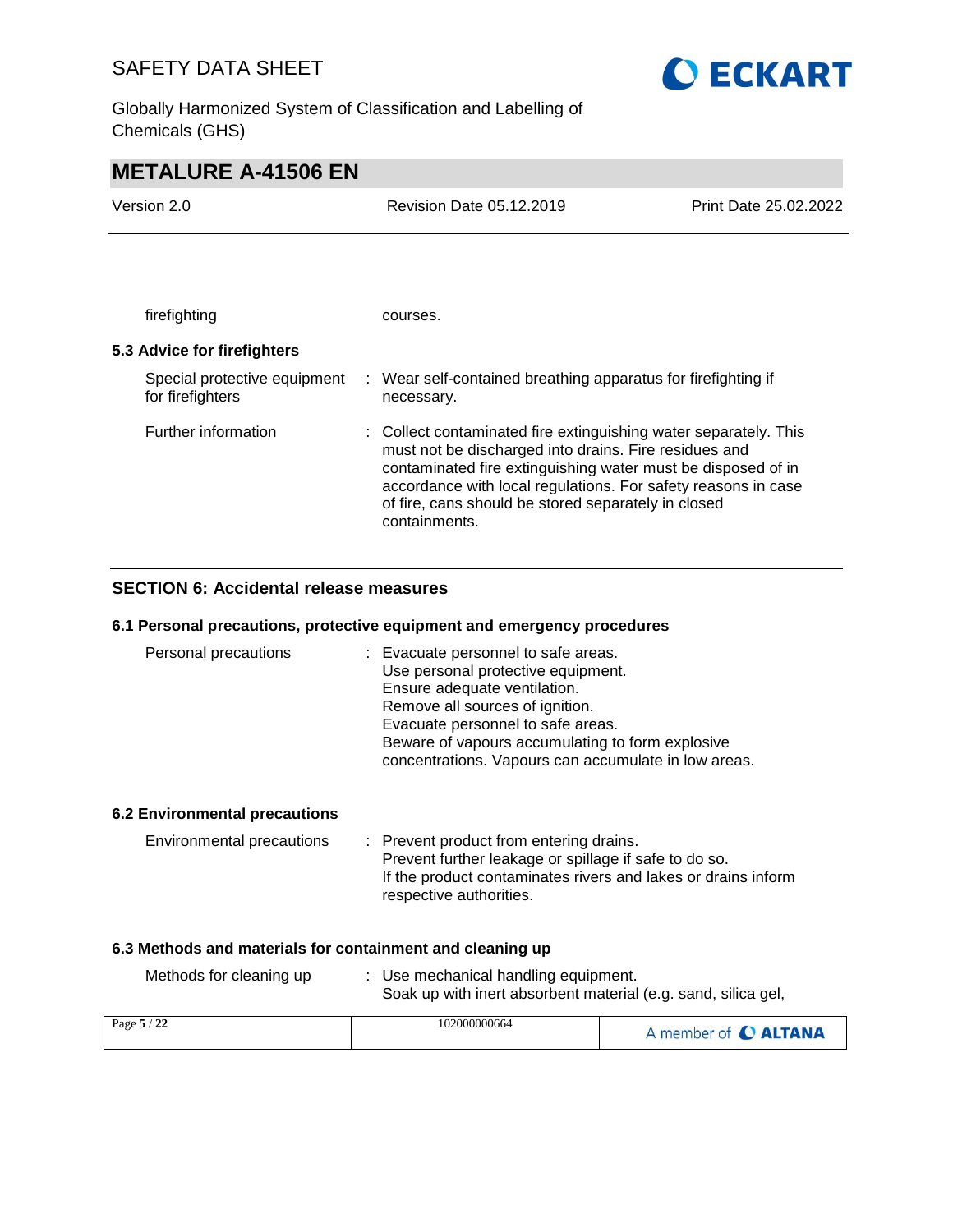Globally Harmonized System of Classification and Labelling of Chemicals (GHS)



## **METALURE A-41506 EN**

| Version 2.0 | <b>Revision Date 05.12.2019</b> | Print Date 25.02.2022 |
|-------------|---------------------------------|-----------------------|
|             |                                 |                       |

acid binder, universal binder, sawdust).

Contain spillage, and then collect with non-combustible absorbent material, (e.g. sand, earth, diatomaceous earth, vermiculite) and place in container for disposal according to local / national regulations (see section 13). Do not flush with water.

#### **6.4 Reference to other sections**

For personal protection see section 8.

#### **SECTION 7: Handling and storage**

#### **7.1 Precautions for safe handling**

| Advice on safe handling                                          | : Avoid formation of aerosol. Do not breathe vapours/dust.<br>Avoid contact with skin and eyes. For personal protection see<br>section 8. Smoking, eating and drinking should be prohibited<br>in the application area. Take precautionary measures against<br>static discharges. Provide sufficient air exchange and/or<br>exhaust in work rooms. Open drum carefully as content may<br>be under pressure. Dispose of rinse water in accordance with<br>local and national regulations. |                      |
|------------------------------------------------------------------|------------------------------------------------------------------------------------------------------------------------------------------------------------------------------------------------------------------------------------------------------------------------------------------------------------------------------------------------------------------------------------------------------------------------------------------------------------------------------------------|----------------------|
| Advice on protection against<br>fire and explosion               | : Do not spray on a naked flame or any incandescent material.<br>Take necessary action to avoid static electricity discharge<br>(which might cause ignition of organic vapours). Use only<br>explosion-proof equipment. Keep away from open flames, hot<br>surfaces and sources of ignition.                                                                                                                                                                                             |                      |
| Hygiene measures                                                 | : When using do not eat or drink. When using do not smoke.<br>Wash hands before breaks and at the end of workday.                                                                                                                                                                                                                                                                                                                                                                        |                      |
| 7.2 Conditions for safe storage, including any incompatibilities |                                                                                                                                                                                                                                                                                                                                                                                                                                                                                          |                      |
| Requirements for storage<br>areas and containers                 | : Earthing of containers and apparatuses is essential. Reaction<br>with water liberates extremely flammable gas (hydrogen) Take<br>measures to prevent the build up of electrostatic charge. Use                                                                                                                                                                                                                                                                                         |                      |
| Page 6 / 22                                                      | 102000000664                                                                                                                                                                                                                                                                                                                                                                                                                                                                             | A member of C ALTANA |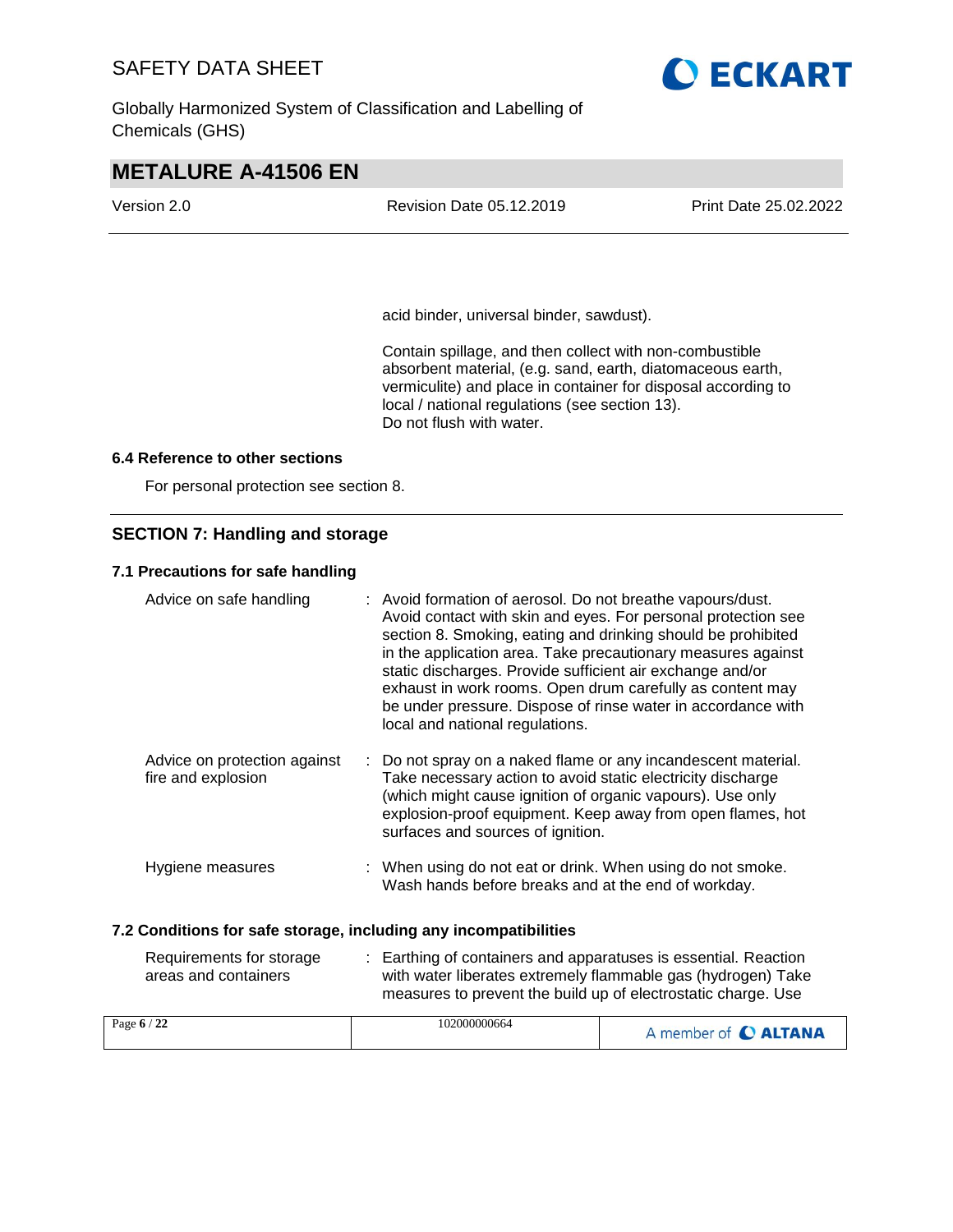**O ECKART** 

Globally Harmonized System of Classification and Labelling of Chemicals (GHS)

| <b>METALURE A-41506 EN</b>                   |                                                                                                                                                                                                                                                                                                                        |                       |
|----------------------------------------------|------------------------------------------------------------------------------------------------------------------------------------------------------------------------------------------------------------------------------------------------------------------------------------------------------------------------|-----------------------|
| Version 2.0                                  | <b>Revision Date 05.12.2019</b>                                                                                                                                                                                                                                                                                        | Print Date 25.02.2022 |
|                                              |                                                                                                                                                                                                                                                                                                                        |                       |
|                                              |                                                                                                                                                                                                                                                                                                                        |                       |
|                                              | explosion-proof equipment. Store in original container. Keep<br>containers tightly closed in a cool, well-ventilated place. Keep<br>away from sources of ignition - No smoking. Keep container<br>closed when not in use.                                                                                              |                       |
|                                              | No smoking. Keep container tightly closed in a dry and well-<br>ventilated place. Containers which are opened must be<br>carefully resealed and kept upright to prevent leakage.<br>Observe label precautions. Electrical installations / working<br>materials must comply with the technological safety<br>standards. |                       |
| Further information on<br>storage conditions | : Protect from humidity and water.                                                                                                                                                                                                                                                                                     |                       |
| Advice on common storage                     | : Do not store near acids. Do not store together with oxidizing<br>and self-igniting products. Never allow product to get in<br>contact with water during storage. Keep away from oxidizing<br>agents, strongly alkaline and strongly acid materials in order to<br>avoid exothermic reactions.                        |                       |
| Other data                                   | No decomposition if stored and applied as directed.                                                                                                                                                                                                                                                                    |                       |
| 7.3 Specific end use(s)                      |                                                                                                                                                                                                                                                                                                                        |                       |

This information is not available.

#### **SECTION 8: Exposure controls/personal protection**

#### **8.1 Control parameters**

#### **Germany:**

| Page 7 / 22 |            |               | 102000000664                        |                       | A member of C ALTANA |              |  |
|-------------|------------|---------------|-------------------------------------|-----------------------|----------------------|--------------|--|
|             | ethanol    | $64 - 17 - 5$ | AGW                                 | 500 ppm<br>960 mg/m3  | 2006-01-01           | DE TRGS 900  |  |
|             | Components | CAS-No.       | Value type<br>(Form of<br>exposure) | Control<br>parameters | Update               | <b>Basis</b> |  |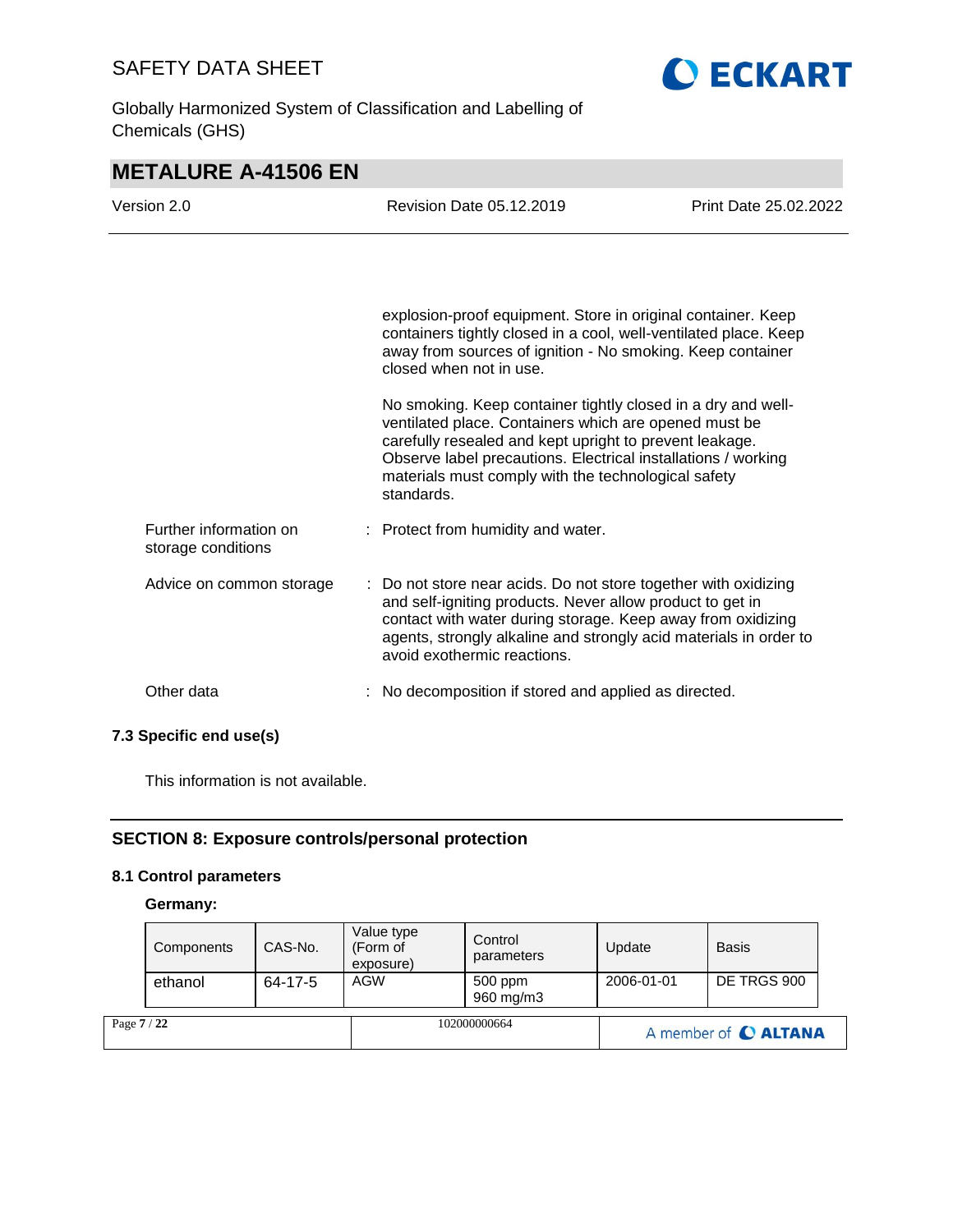

Globally Harmonized System of Classification and Labelling of Chemicals (GHS)

## **METALURE A-41506 EN**

Version 2.0 Revision Date 05.12.2019 Print Date 25.02.2022

|                                            | Peak-limit: excursion                      |                                                                                                                                                                                                                                                                    | 2; (II)                                                                                                                                              |            |             |  |  |
|--------------------------------------------|--------------------------------------------|--------------------------------------------------------------------------------------------------------------------------------------------------------------------------------------------------------------------------------------------------------------------|------------------------------------------------------------------------------------------------------------------------------------------------------|------------|-------------|--|--|
| factor (category)                          |                                            |                                                                                                                                                                                                                                                                    |                                                                                                                                                      |            |             |  |  |
| Further information                        |                                            | Senate commission for the review of compounds at the work<br>place dangerous for the health (MAK-commission). When there is<br>compliance with the OEL and biological tolerance values, there is<br>no risk of harming the unborn child                            |                                                                                                                                                      |            |             |  |  |
| aluminium<br>powder<br>(stabilised)        | 7429-90-5                                  | <b>AGW</b> (Inhalable<br>fraction)                                                                                                                                                                                                                                 | $10 \text{ mg/m}$                                                                                                                                    | 2014-04-02 | DE TRGS 900 |  |  |
| Peak-limit: excursion<br>factor (category) |                                            | 2; (II)                                                                                                                                                                                                                                                            |                                                                                                                                                      |            |             |  |  |
|                                            | Further information                        |                                                                                                                                                                                                                                                                    | Commission for dangerous substances Senate commission for the<br>review of compounds at the work place dangerous for the health<br>(MAK-commission). |            |             |  |  |
| aluminium<br>powder<br>(stabilised)        | 7429-90-5                                  | <b>AGW</b> (Alveolate<br>fraction)                                                                                                                                                                                                                                 | 1,25 mg/m3                                                                                                                                           | 2014-04-02 | DE TRGS 900 |  |  |
| Peak-limit: excursion<br>factor (category) |                                            | 2; (II)                                                                                                                                                                                                                                                            |                                                                                                                                                      |            |             |  |  |
|                                            | Further information                        |                                                                                                                                                                                                                                                                    | Commission for dangerous substancesSenate commission for the<br>review of compounds at the work place dangerous for the health<br>(MAK-commission).  |            |             |  |  |
| acetone                                    | $67 - 64 - 1$                              | <b>TWA</b>                                                                                                                                                                                                                                                         | 500 ppm<br>1 210 mg/m3                                                                                                                               | 2000-06-16 | 2000/39/EC  |  |  |
| Further information                        |                                            | Indicative                                                                                                                                                                                                                                                         |                                                                                                                                                      |            |             |  |  |
| acetone                                    | 67-64-1                                    | <b>AGW</b>                                                                                                                                                                                                                                                         | 500 ppm<br>1 200 mg/m3                                                                                                                               | 2015-03-02 | DE TRGS 900 |  |  |
|                                            | Peak-limit: excursion<br>factor (category) |                                                                                                                                                                                                                                                                    | 2; (1)                                                                                                                                               |            |             |  |  |
| Further information                        |                                            | Commission for dangerous substancesSenate commission for the<br>review of compounds at the work place dangerous for the health<br>(MAK-commission). European Union (The EU has established a<br>limit value: deviations in value and peak limit are possible) When |                                                                                                                                                      |            |             |  |  |

| Page 8 / 22 | 102000000664 | A member of C ALTANA |
|-------------|--------------|----------------------|
|-------------|--------------|----------------------|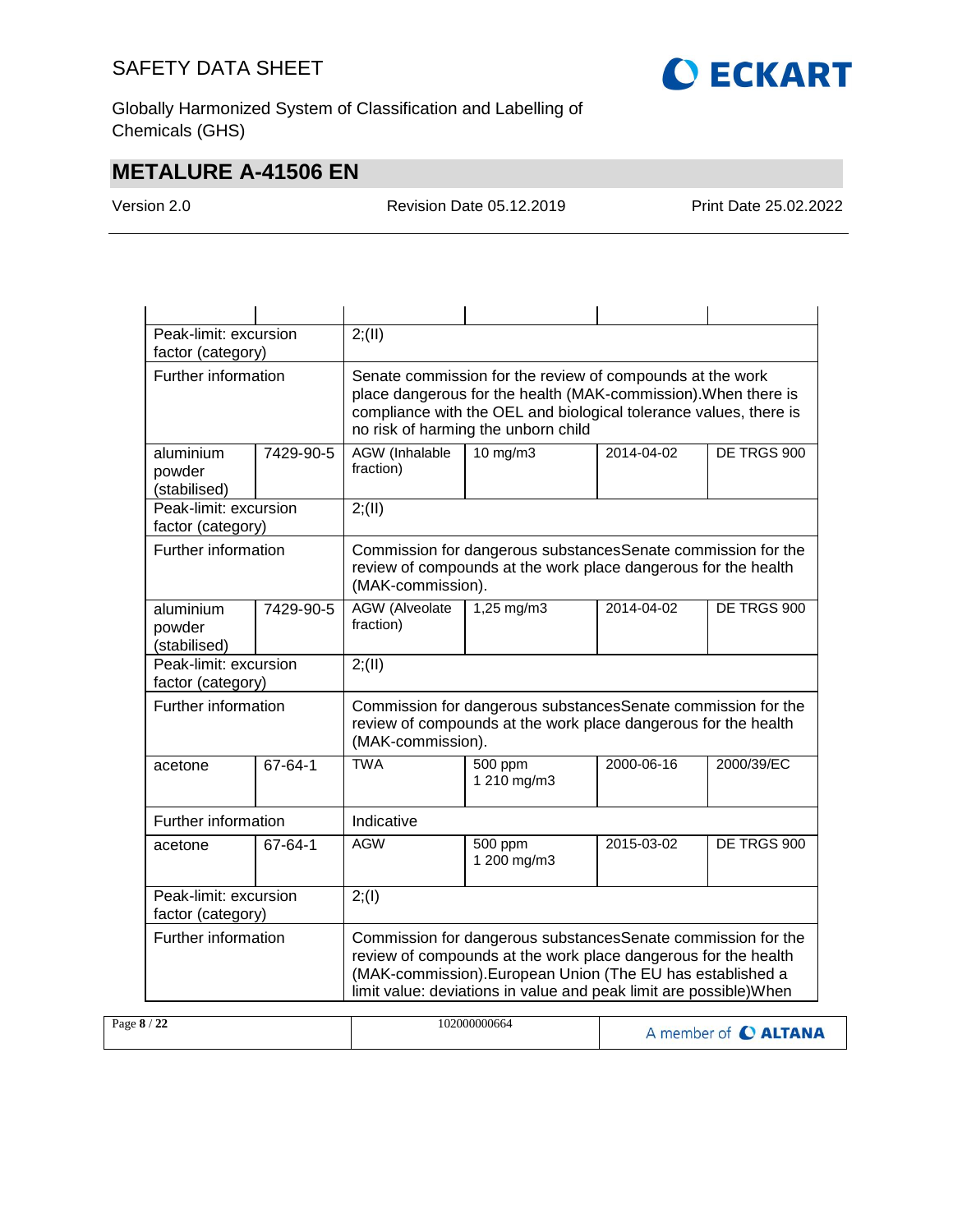

Globally Harmonized System of Classification and Labelling of Chemicals (GHS)

## **METALURE A-41506 EN**

Version 2.0 Revision Date 05.12.2019 Print Date 25.02.2022

| there is compliance with the OEL and biological tolerance values,<br>there is no risk of harming the unborn child |         |                                                                                                                                                                                                                                         |                      |            |             |  |
|-------------------------------------------------------------------------------------------------------------------|---------|-----------------------------------------------------------------------------------------------------------------------------------------------------------------------------------------------------------------------------------------|----------------------|------------|-------------|--|
| propan-2-ol                                                                                                       | 67-63-0 | AGW                                                                                                                                                                                                                                     | 200 ppm<br>500 mg/m3 | 2006-01-01 | DE TRGS 900 |  |
| Peak-limit: excursion<br>factor (category)                                                                        |         | 2; (II)                                                                                                                                                                                                                                 |                      |            |             |  |
| Further information                                                                                               |         | Senate commission for the review of compounds at the work<br>place dangerous for the health (MAK-commission). When there is<br>compliance with the OEL and biological tolerance values, there is<br>no risk of harming the unborn child |                      |            |             |  |

#### **United States of America (USA):**

| Components                          | CAS-No.       | Value type<br>(Form of<br>exposure) | Control<br>parameters                  | Update     | <b>Basis</b>         |
|-------------------------------------|---------------|-------------------------------------|----------------------------------------|------------|----------------------|
| ethanol                             | 64-17-5       | <b>TWA</b>                          | 1 000 ppm                              | 2009-01-01 |                      |
| ethanol                             | 64-17-5       | <b>TWA</b>                          | 1 000 ppm<br>1 900 mg/m3               | 2013-10-08 |                      |
| ethanol                             | $64 - 17 - 5$ | <b>TWA</b>                          | 1 000 ppm<br>1 900 mg/m3               | 1997-08-04 |                      |
| ethanol                             | 64-17-5       | <b>TWA</b>                          | 1 000 ppm<br>1 900 mg/m3               | 1989-01-19 |                      |
| ethanol                             | 64-17-5       | <b>STEL</b>                         | 1 000 ppm                              | 2013-03-01 |                      |
| ethanol                             | 64-17-5       | PEL                                 | 1 000 ppm<br>1 900 mg/m3               | 2014-11-26 |                      |
| aluminium<br>powder<br>(stabilised) | 7429-90-5     | TWA (total dust)                    | 50 Million particles<br>per cubic foot | 2012-07-01 |                      |
| aluminium<br>powder<br>(stabilised) | 7429-90-5     | <b>TWA</b><br>(Respirable)          | $5$ mg/m $3$                           | 2013-10-08 |                      |
| aluminium                           | 7429-90-5     | TWA (total dust)                    | $15 \text{ mg/m}$                      | 2012-07-01 |                      |
| Page 9 / 22                         |               |                                     | 102000000664                           |            | A member of C ALTANA |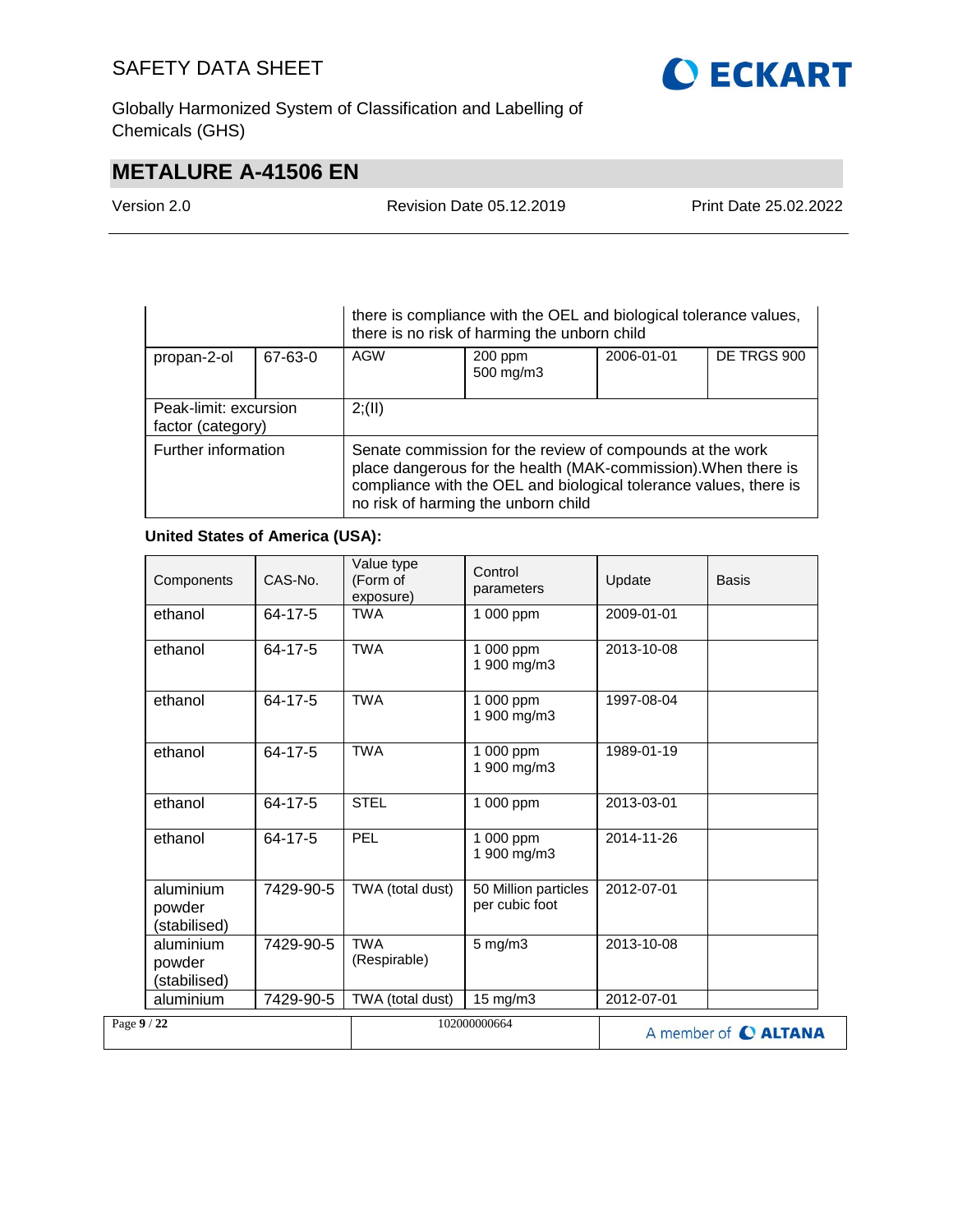

Globally Harmonized System of Classification and Labelling of Chemicals (GHS)

## **METALURE A-41506 EN**

Version 2.0 Revision Date 05.12.2019 Print Date 25.02.2022

| powder<br>(stabilised)              |           |                                        |                                        |            |  |
|-------------------------------------|-----------|----------------------------------------|----------------------------------------|------------|--|
| aluminium<br>powder<br>(stabilised) | 7429-90-5 | TWA (total)                            | $10$ mg/m $3$                          | 2013-10-08 |  |
| aluminium<br>powder<br>(stabilised) | 7429-90-5 | TWA (respirable<br>fraction)           | $5$ mg/m $3$                           | 2012-07-01 |  |
| aluminium<br>powder<br>(stabilised) | 7429-90-5 | <b>TWA</b> (respirable<br>fraction)    | 15 Million particles<br>per cubic foot | 2012-07-01 |  |
| aluminium<br>powder<br>(stabilised) | 7429-90-5 | PEL (Total dust)                       | $10$ mg/m $3$                          | 2014-11-26 |  |
| aluminium<br>powder<br>(stabilised) | 7429-90-5 | PEL (respirable<br>dust fraction)      | $5$ mg/m $3$                           | 2014-11-26 |  |
| aluminium<br>powder<br>(stabilised) | 7429-90-5 | <b>TWA</b><br>(Respirable<br>fraction) | 1 $mg/m3$                              | 2008-01-01 |  |
| aluminium<br>powder<br>(stabilised) | 7429-90-5 | <b>TWA</b>                             | $5$ mg/m $3$                           | 2005-09-01 |  |
| aluminium<br>powder<br>(stabilised) | 7429-90-5 | <b>TWA (Total)</b>                     | $15 \text{ mg/m}$                      | 1989-01-19 |  |
| aluminium<br>powder<br>(stabilised) | 7429-90-5 | <b>TWA</b><br>(Respirable<br>fraction) | $5$ mg/m $3$                           | 1989-01-19 |  |
| aluminium<br>powder<br>(stabilised) | 7429-90-5 | TWA (total dust)                       | 15 mg/m3                               | 2011-07-01 |  |
| aluminium<br>powder<br>(stabilised) | 7429-90-5 | TWA (respirable<br>fraction)           | $5$ mg/m $3$                           | 2011-07-01 |  |
| aluminium<br>powder<br>(stabilised) | 7429-90-5 | <b>TWA</b> (Total<br>dust)             | $15 \text{ mg/m}$                      | 1989-01-19 |  |

| 102000000664<br>Page 10 / 22 |  | A member of C ALTANA |
|------------------------------|--|----------------------|
|------------------------------|--|----------------------|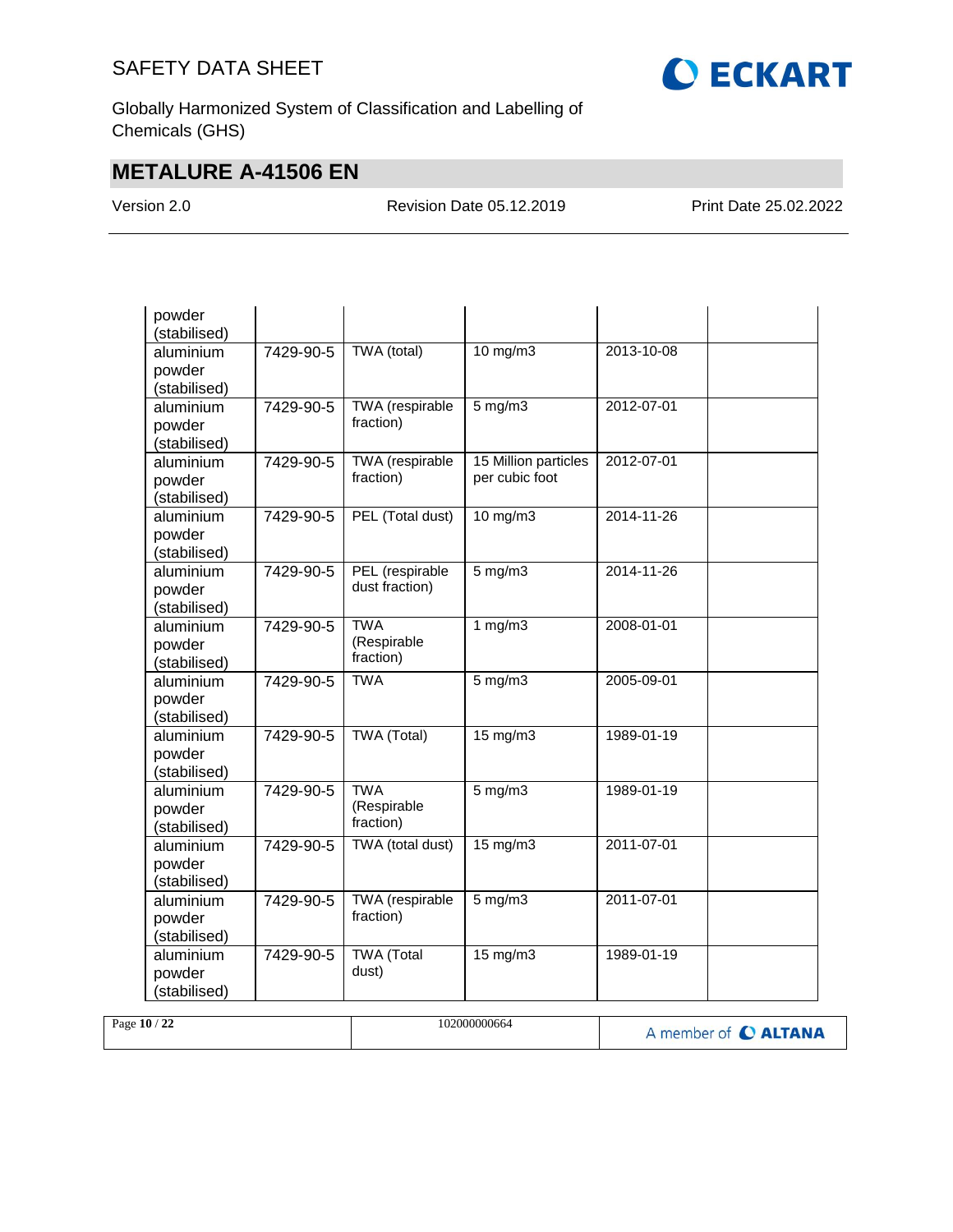

Globally Harmonized System of Classification and Labelling of Chemicals (GHS)

## **METALURE A-41506 EN**

Version 2.0 Revision Date 05.12.2019 Print Date 25.02.2022

| aluminium<br>powder<br>(stabilised) | 7429-90-5     | TWA (respirable<br>dust fraction)      | $5$ mg/m $3$             | 1989-01-19       |  |
|-------------------------------------|---------------|----------------------------------------|--------------------------|------------------|--|
| aluminium<br>powder<br>(stabilised) | 7429-90-5     | TWA (welding<br>fumes)                 | $5$ mg/m $3$             | $2013 - 10 - 08$ |  |
| aluminium<br>powder<br>(stabilised) | 7429-90-5     | TWA (pyro<br>powders)                  | $5$ mg/m $3$             | 2013-10-08       |  |
| aluminium<br>powder<br>(stabilised) | 7429-90-5     | <b>TWA</b><br>(Respirable<br>fraction) | 1 $mg/m3$                | 2013-03-01       |  |
| aluminium<br>powder<br>(stabilised) | 7429-90-5     | TWA (Fumes)                            | $5$ mg/m $3$             | 1989-01-19       |  |
| aluminium<br>powder<br>(stabilised) | 7429-90-5     | PEL (Welding<br>fumes)                 | $5$ mg/m $3$             | 2017-10-02       |  |
| aluminium<br>powder<br>(stabilised) | 7429-90-5     | PEL (Pyro<br>powders)                  | $5$ mg/m $3$             | 2017-10-02       |  |
| acetone                             | 67-64-1       | <b>TWA</b>                             | 250 ppm                  | 2016-03-01       |  |
| acetone                             | $67 - 64 - 1$ | <b>STEL</b>                            | 500 ppm                  | 2016-03-01       |  |
| acetone                             | $67 - 64 - 1$ | <b>TWA</b>                             | 250 ppm<br>590 mg/m3     | 2013-10-08       |  |
| acetone                             | 67-64-1       | <b>TWA</b>                             | 1 000 ppm<br>2 400 mg/m3 | 1997-08-04       |  |
| acetone                             | 67-64-1       | <b>TWA</b>                             | 750 ppm<br>1 800 mg/m3   | 1989-01-19       |  |
| acetone                             | 67-64-1       | <b>STEL</b>                            | 1 000 ppm<br>2 400 mg/m3 | 1989-01-19       |  |
| acetone                             | 67-64-1       | <b>STEL</b>                            | 750 ppm<br>1780 mg/m3    | 2014-11-26       |  |

| Page 11 / 22 | 102000000664 | A member of C ALTANA |
|--------------|--------------|----------------------|
|              |              |                      |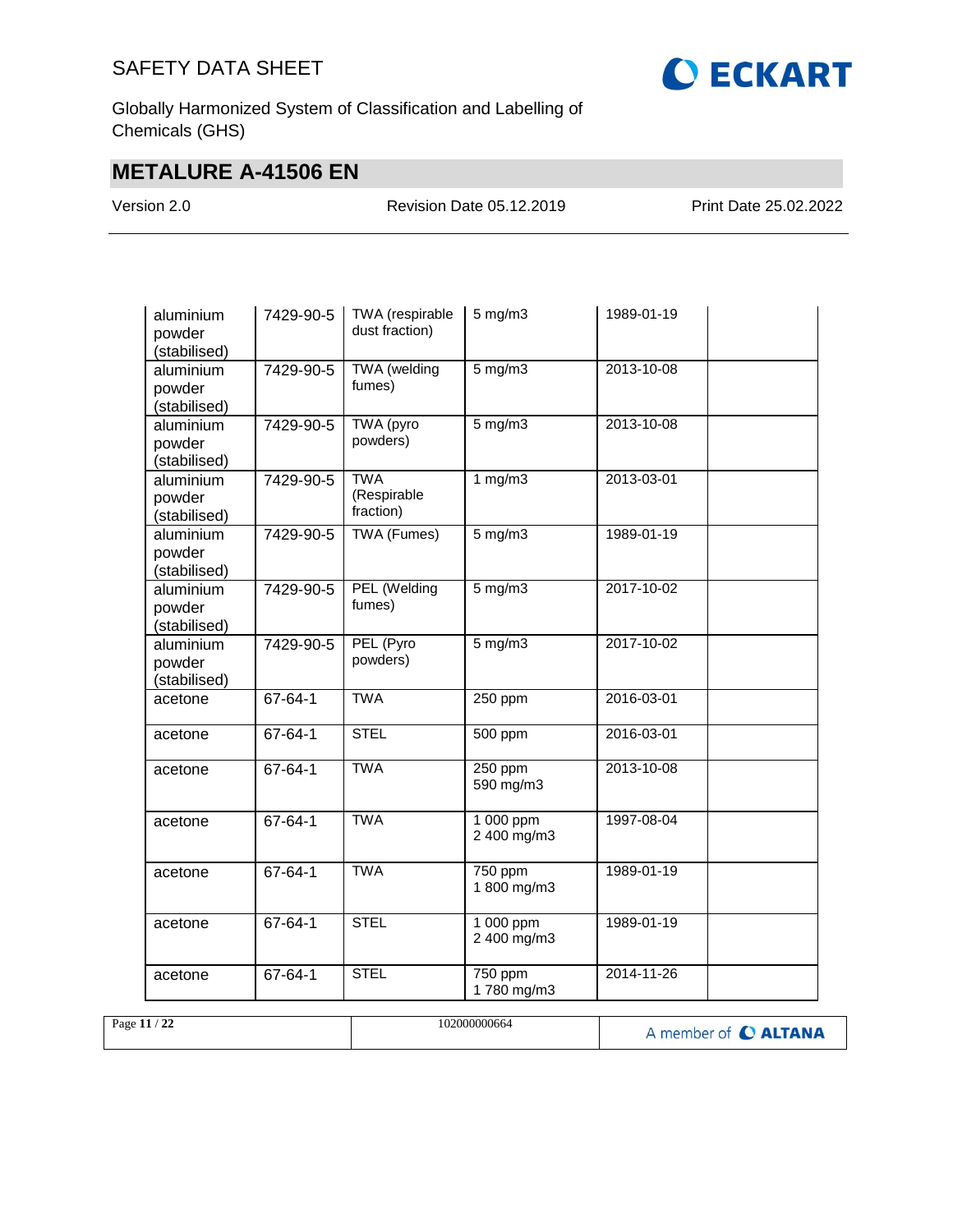

Globally Harmonized System of Classification and Labelling of Chemicals (GHS)

## **METALURE A-41506 EN**

Version 2.0 Revision Date 05.12.2019 Print Date 25.02.2022

| acetone     | 67-64-1 | C           | 3 000 ppm              | 2014-11-26 |  |
|-------------|---------|-------------|------------------------|------------|--|
| acetone     | 67-64-1 | <b>PEL</b>  | 500 ppm<br>1 200 mg/m3 | 2014-11-26 |  |
| propan-2-ol | 67-63-0 | <b>TWA</b>  | 200 ppm                | 2013-03-01 |  |
| propan-2-ol | 67-63-0 | <b>STEL</b> | 400 ppm                | 2013-03-01 |  |
| propan-2-ol | 67-63-0 | <b>TWA</b>  | 400 ppm<br>980 mg/m3   | 2013-10-08 |  |
| propan-2-ol | 67-63-0 | <b>ST</b>   | 500 ppm<br>1 225 mg/m3 | 2013-10-08 |  |
| propan-2-ol | 67-63-0 | <b>TWA</b>  | 400 ppm<br>980 mg/m3   | 1997-08-04 |  |
| propan-2-ol | 67-63-0 | <b>TWA</b>  | 400 ppm<br>980 mg/m3   | 1989-01-19 |  |
| propan-2-ol | 67-63-0 | <b>STEL</b> | 500 ppm<br>1 225 mg/m3 | 1989-01-19 |  |
| propan-2-ol | 67-63-0 | PEL         | 400 ppm<br>980 mg/m3   | 2014-11-26 |  |
| propan-2-ol | 67-63-0 | <b>STEL</b> | 500 ppm<br>1 225 mg/m3 | 2014-11-26 |  |

#### **8.2 Exposure controls**

### **Personal protective equipment**

Eye protection : Goggles

| $^{\prime}$ 22<br>102000000664<br>Page $12/$ . | A member of C ALTANA |
|------------------------------------------------|----------------------|
|------------------------------------------------|----------------------|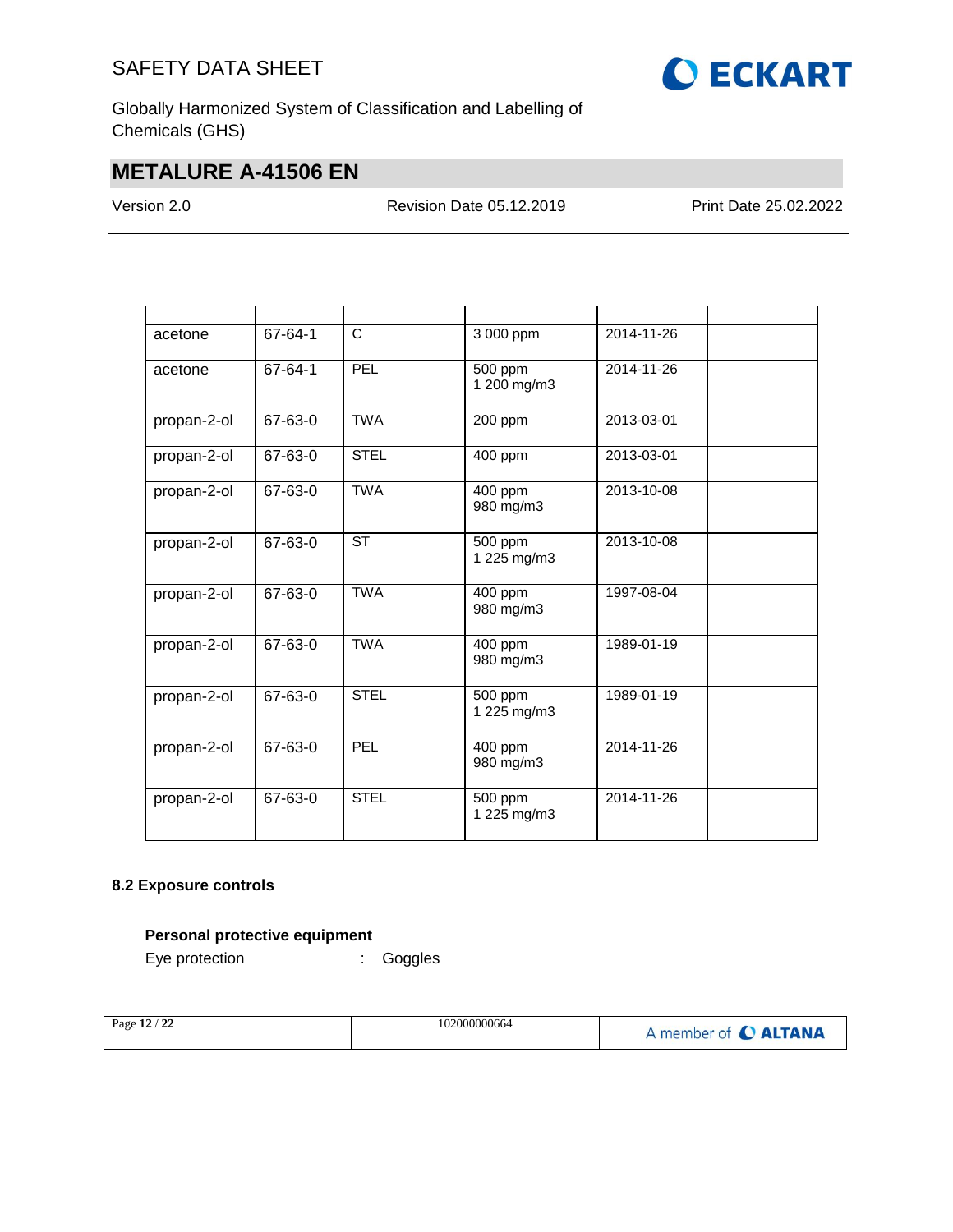Globally Harmonized System of Classification and Labelling of Chemicals (GHS)



**OECKART** 

#### **Environmental exposure controls**

General advice in the set of the set of the set of the set of the set of the set of the set of the set of the s

| Page 13 / 22 | 102000000664 | A member of C ALTANA |
|--------------|--------------|----------------------|
|              |              |                      |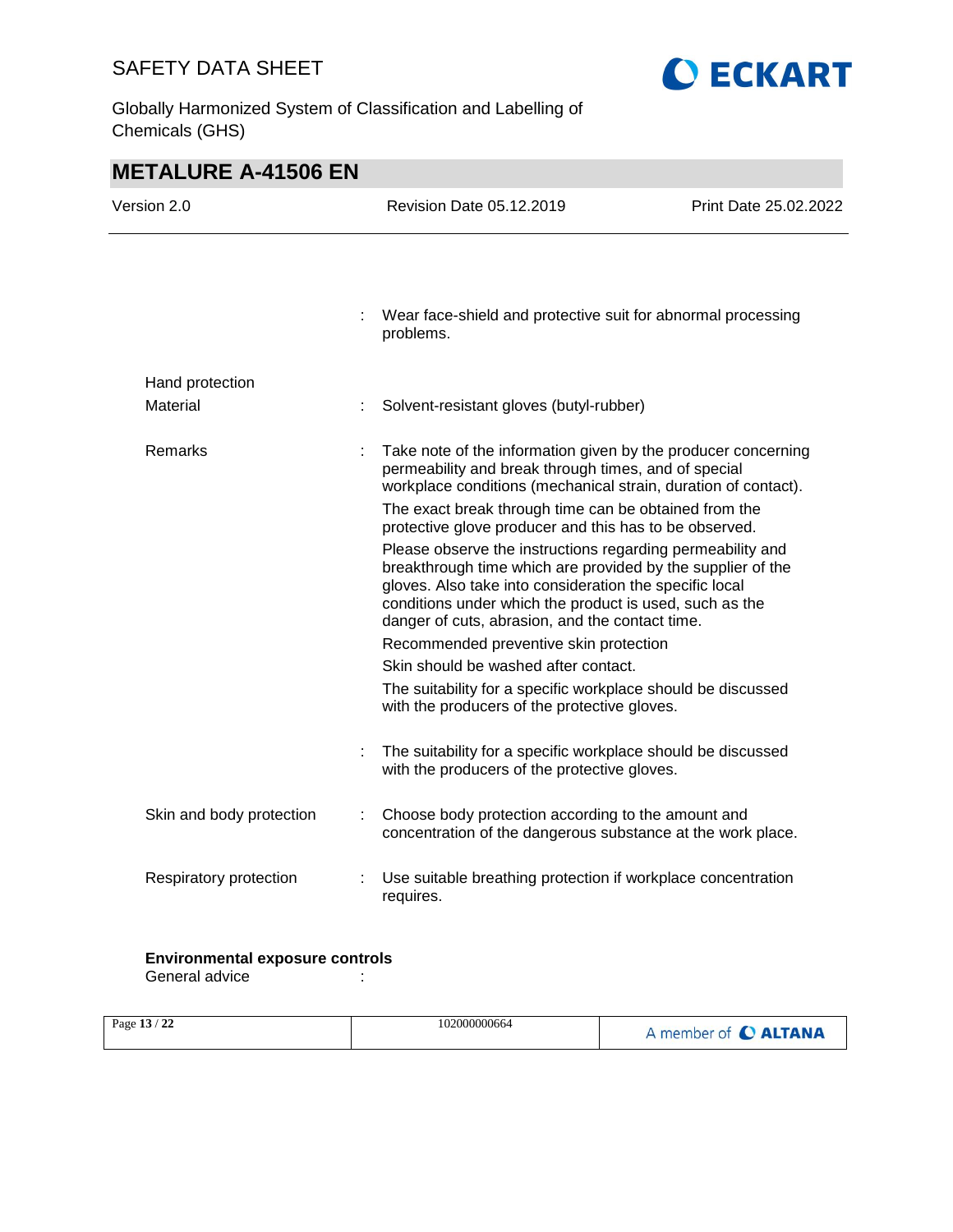

Globally Harmonized System of Classification and Labelling of Chemicals (GHS)

| <b>METALURE A-41506 EN</b> |                                                                                                                                                                                            |                       |  |
|----------------------------|--------------------------------------------------------------------------------------------------------------------------------------------------------------------------------------------|-----------------------|--|
| Version 2.0                | Revision Date 05.12.2019                                                                                                                                                                   | Print Date 25.02.2022 |  |
|                            |                                                                                                                                                                                            |                       |  |
|                            | Prevent product from entering drains.<br>Prevent further leakage or spillage if safe to do so.<br>If the product contaminates rivers and lakes or drains inform<br>respective authorities. |                       |  |
| Water                      | The product should not be allowed to enter drains, water<br>courses or the soil.                                                                                                           |                       |  |
|                            |                                                                                                                                                                                            |                       |  |

### **SECTION 9: Physical and chemical properties**

#### **9.1 Information on basic physical and chemical properties**

| Appearance                  |   | : liquid            |
|-----------------------------|---|---------------------|
| Colour                      |   | : silver            |
| Odour                       |   | : characteristic    |
| рH                          |   | : No data available |
| Freezing point              |   | : No data available |
| Boiling point/boiling range |   | : 78 $^{\circ}$ C   |
| Flash point                 |   | : 13 $^{\circ}$ C   |
|                             |   |                     |
| <b>Bulk density</b>         |   | No data available   |
| Flammability (solid, gas)   |   | No data available   |
| Auto-flammability           |   | : No data available |
| Upper explosion limit       |   | : No data available |
| Lower explosion limit       |   | : No data available |
| Vapour pressure             |   | : No data available |
| Density                     | ÷ | $1,08$ g/cm3        |
|                             |   |                     |

| Page 14 / 22 | 102000000664 | A member of C ALTANA |
|--------------|--------------|----------------------|
|              |              |                      |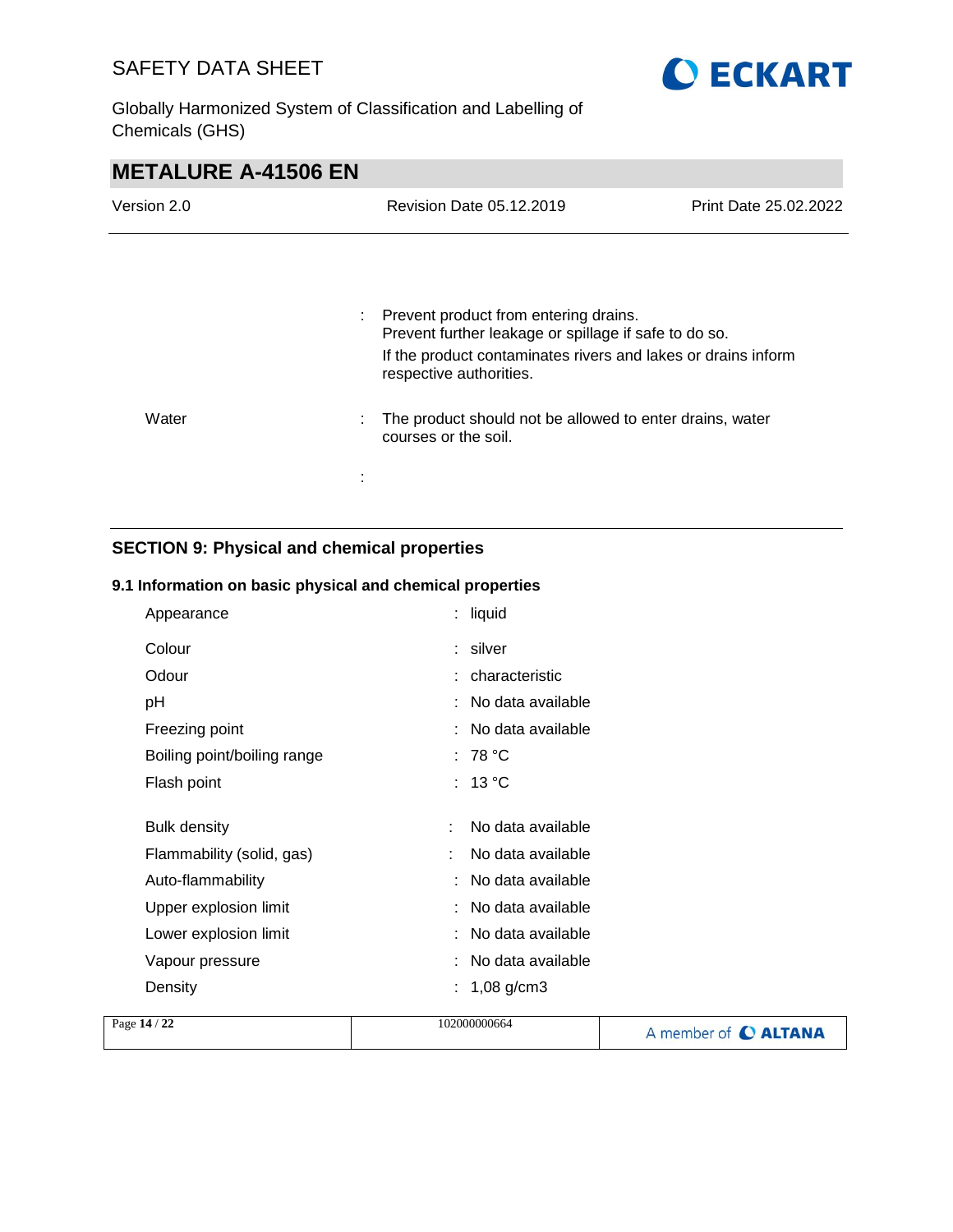Globally Harmonized System of Classification and Labelling of Chemicals (GHS)

# **O ECKART**

## **METALURE A-41506 EN**

| Version 2.0 | <b>Revision Date 05.12.2019</b> | Print Date 25.02.2022 |
|-------------|---------------------------------|-----------------------|
|             |                                 |                       |

| Water solubility                       | : No data available   |
|----------------------------------------|-----------------------|
| Miscibility with water                 | $:$ immiscible        |
| Solubility in other solvents           | : No data available   |
| Partition coefficient: n-octanol/water | ∶ No data available   |
| Ignition temperature                   | : No data available   |
| Thermal decomposition                  | : No data available   |
| Viscosity, dynamic                     | $:$ No data available |
| Viscosity, kinematic                   | : No data available   |
| Flow time                              | : No data available   |

#### **9.2 Other information**

No data available

#### **SECTION 10: Stability and reactivity**

#### **10.1 Reactivity**

No decomposition if stored and applied as directed.

#### **10.2 Chemical stability**

No decomposition if stored and applied as directed.

#### **10.3 Possibility of hazardous reactions**

| Hazardous reactions      | : Contact with acids and alkalis may release hydrogen. |
|--------------------------|--------------------------------------------------------|
|                          | Stable under recommended storage conditions.           |
|                          | Vapours may form explosive mixture with air.           |
| 10.4 Conditions to avoid |                                                        |

Conditions to avoid : Do not allow evaporation to dryness.

| Page 15 / 22 | 102000000664 | A member of C ALTANA |
|--------------|--------------|----------------------|
|              |              |                      |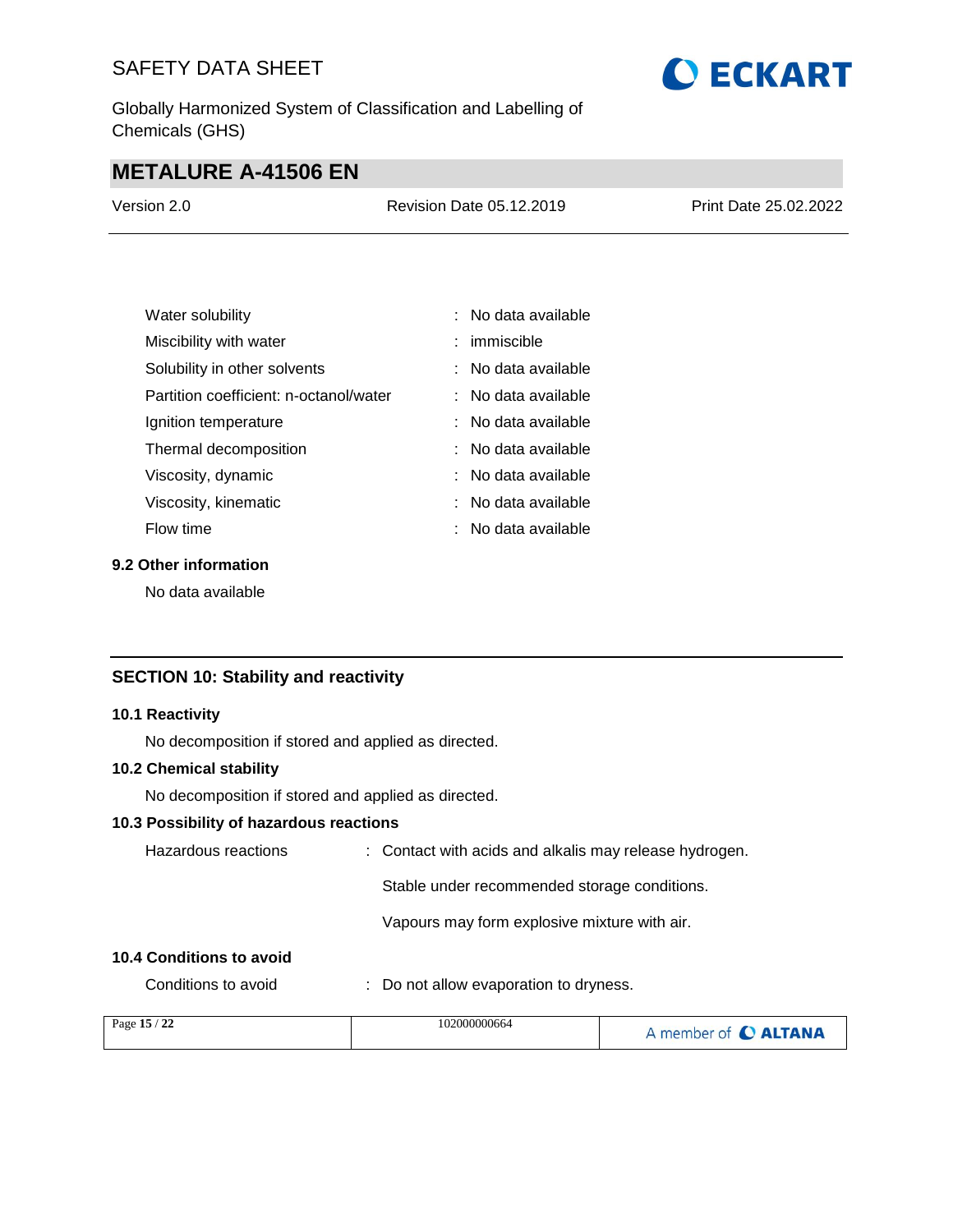Globally Harmonized System of Classification and Labelling of Chemicals (GHS)



| <b>METALURE A-41506 EN</b>                   |                                             |                       |  |  |  |
|----------------------------------------------|---------------------------------------------|-----------------------|--|--|--|
| Version 2.0                                  | Revision Date 05.12.2019                    | Print Date 25.02.2022 |  |  |  |
|                                              |                                             |                       |  |  |  |
|                                              | Heat, flames and sparks.                    |                       |  |  |  |
| 10.5 Incompatible materials                  |                                             |                       |  |  |  |
| Materials to avoid                           | : Acids<br><b>Bases</b><br>Oxidizing agents |                       |  |  |  |
| 10.6 Hazardous decomposition products        |                                             |                       |  |  |  |
| Other information                            | : No data available                         |                       |  |  |  |
| <b>SECTION 11: Toxicological information</b> |                                             |                       |  |  |  |
| 11.1 Information on toxicological effects    |                                             |                       |  |  |  |
| <b>Acute toxicity</b>                        |                                             |                       |  |  |  |
| Components:                                  |                                             |                       |  |  |  |
| ethanol:<br>Acute oral toxicity              | : LD50 Mouse: 3 450 mg/kg                   |                       |  |  |  |
|                                              | LD50 Rat: 7 060 mg/kg                       |                       |  |  |  |
|                                              | LD50 Rabbit: 6 300 mg/kg                    |                       |  |  |  |
| Acute inhalation toxicity                    | : LC50 Rat: 20 000 mg/l                     |                       |  |  |  |
|                                              | Exposure time: 4 h                          |                       |  |  |  |

| 122<br>102000000664<br>Page $16/$<br>A member of C ALTANA |  |
|-----------------------------------------------------------|--|
|-----------------------------------------------------------|--|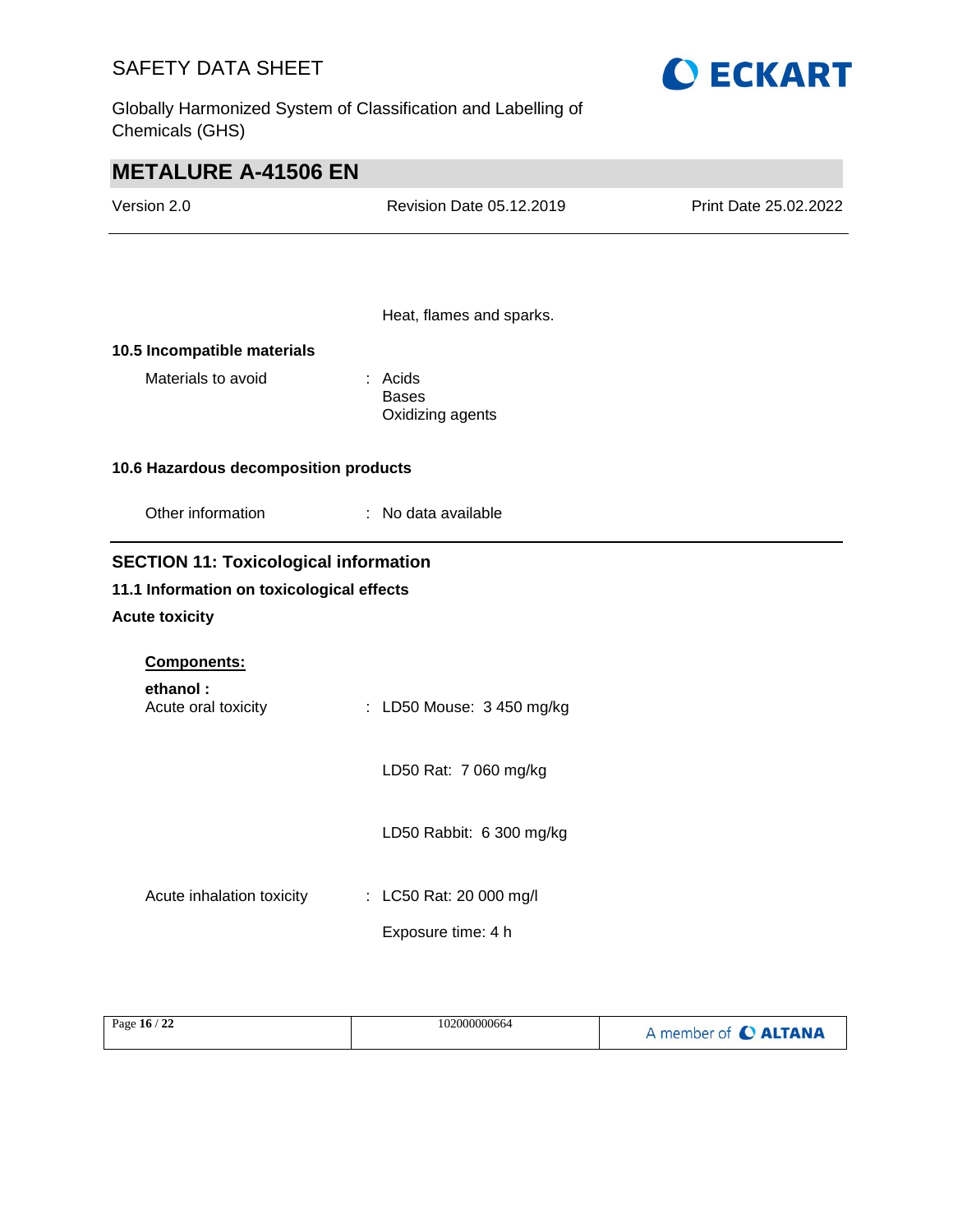

Globally Harmonized System of Classification and Labelling of Chemicals (GHS)

## **METALURE A-41506 EN**

| Version 2.0 | Revision Date 05.12.2019 | <b>Print Date 25.02.2022</b> |
|-------------|--------------------------|------------------------------|
|             |                          |                              |

Acute dermal toxicity : LD50 Rat: > 2 000 mg/kg

#### **Skin corrosion/irritation**

#### **Product**

May cause skin irritation in susceptible persons.

#### **Serious eye damage/eye irritation**

#### **Product**

Eye irritation

#### **Respiratory or skin sensitisation**

No data available

#### **Carcinogenicity**

No data available

#### **Toxicity to reproduction/fertility**

No data available

#### **Reprod.Tox./Development/Teratogenicity**

No data available

#### **STOT - single exposure**

No data available

#### **STOT - repeated exposure**

#### No data available

| Page 17 / 22 | 102000000664 | A member of C ALTANA |
|--------------|--------------|----------------------|
|--------------|--------------|----------------------|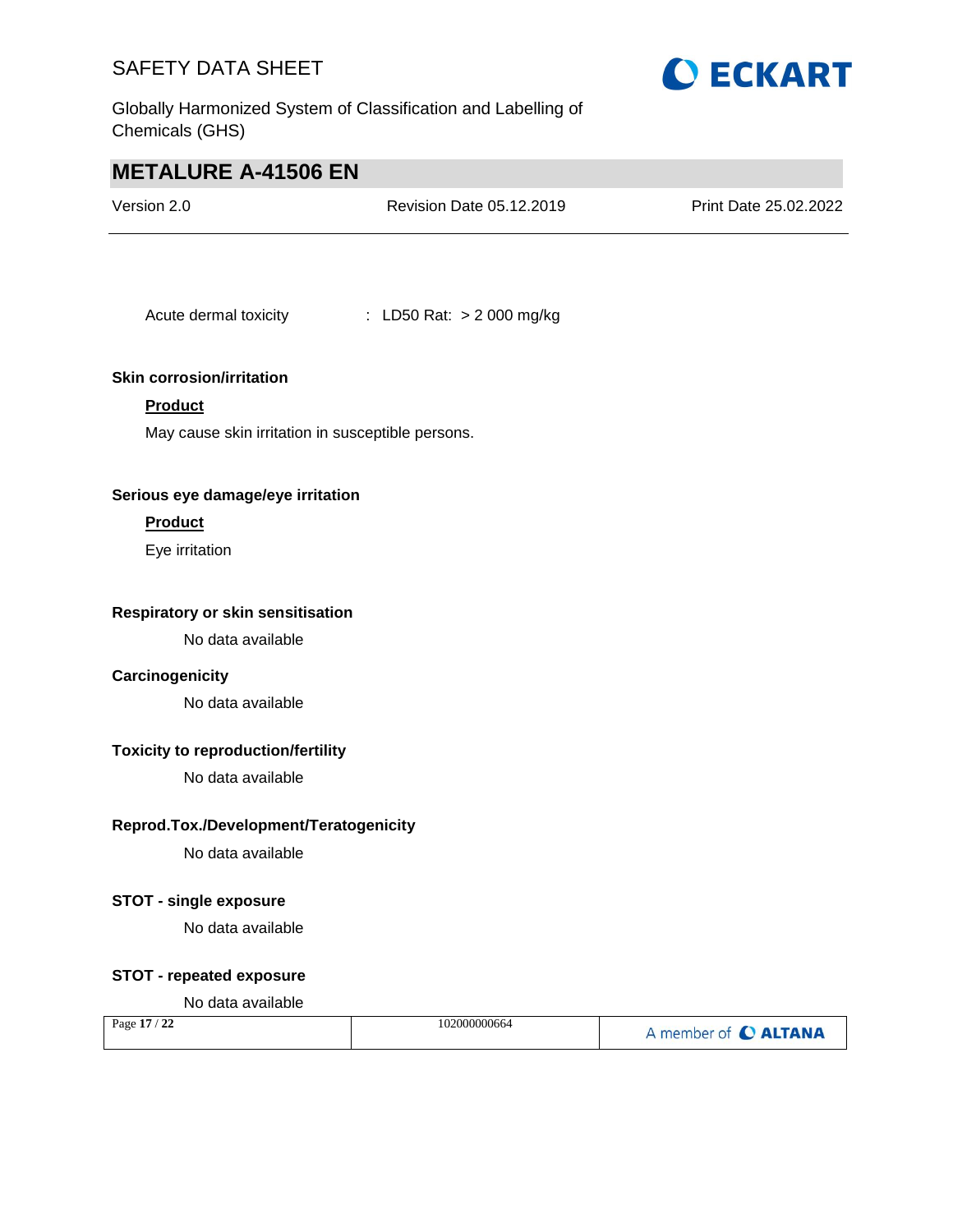Globally Harmonized System of Classification and Labelling of Chemicals (GHS)

## **O ECKART**

## **METALURE A-41506 EN**

Version 2.0 Revision Date 05.12.2019 Print Date 25.02.2022

#### **Aspiration toxicity**

No data available

#### **Further information**

#### **Product**

Solvents may degrease the skin.

#### **SECTION 12: Ecological information**

#### **12.1 Toxicity**

No data available

#### **12.2 Persistence and degradability**

No data available

#### **12.3 Bioaccumulative potential**

No data available

#### **12.4 Mobility in soil**

No data available

#### **12.5 Results of PBT and vPvB assessment**

No data available

| Page 18 / 22 | 102000000664 | A member of C ALTANA |
|--------------|--------------|----------------------|
|              |              |                      |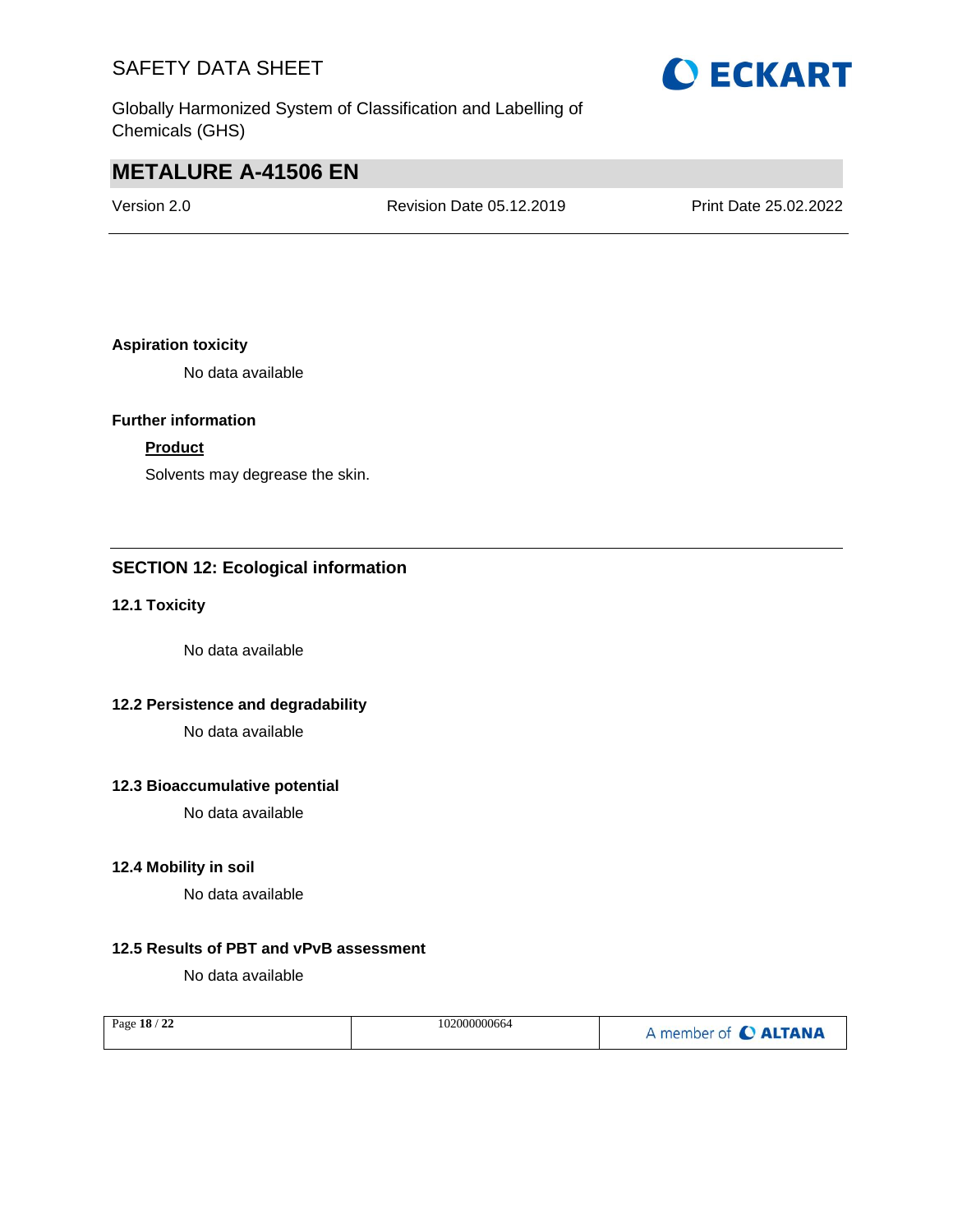Globally Harmonized System of Classification and Labelling of Chemicals (GHS)



## **METALURE A-41506 EN**

| Version 2.0 | Revision Date 05.12.2019 | Print Date 25.02.2022 |
|-------------|--------------------------|-----------------------|
|             |                          |                       |

#### **12.6 Other adverse effects**

#### **Product:**

Additional ecological information

: No data available

### **SECTION 13: Disposal considerations**

#### **13.1 Waste treatment methods**

| Product                | : Do not dispose of waste into sewer.<br>Do not contaminate ponds, waterways or ditches with<br>chemical or used container.<br>Send to a licensed waste management company.<br>In accordance with local and national regulations. |
|------------------------|-----------------------------------------------------------------------------------------------------------------------------------------------------------------------------------------------------------------------------------|
| Contaminated packaging | : Empty remaining contents.<br>Dispose of as unused product.<br>Do not re-use empty containers.<br>Do not burn, or use a cutting torch on, the empty drum.<br>In accordance with local and national regulations.                  |

#### **SECTION 14: Transport information**

| 14.1 UN number |        |
|----------------|--------|
| ADR            | : 1263 |
| <b>TDG</b>     | : 1263 |
| <b>CFR</b>     | : 1263 |
| <b>IMDG</b>    | : 1263 |
| IATA           | : 1263 |

| 22<br>Page 19 /<br>102000000664 | member of C ALTANA |
|---------------------------------|--------------------|
|---------------------------------|--------------------|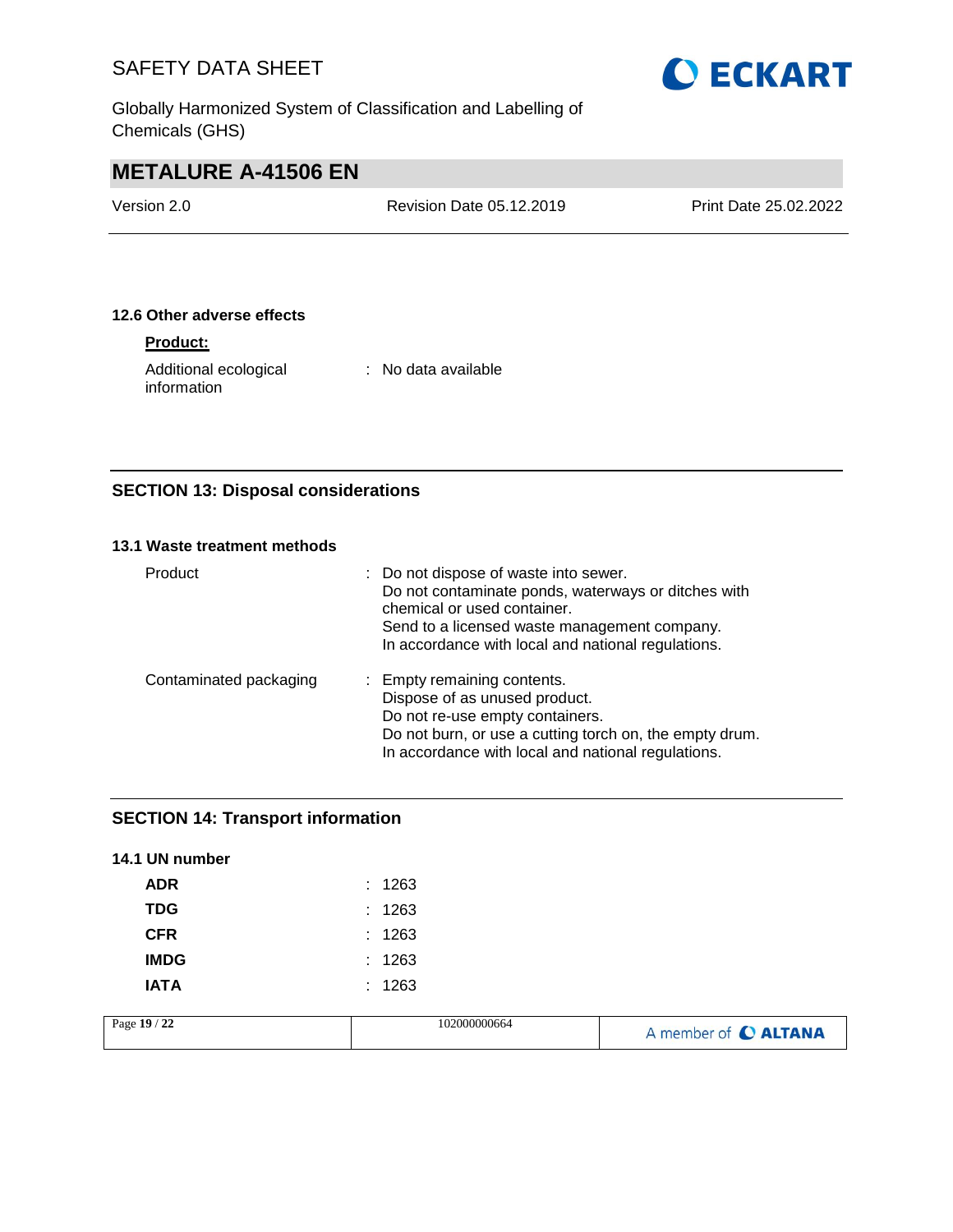

Globally Harmonized System of Classification and Labelling of Chemicals (GHS)

## **METALURE A-41506 EN**

| Version 2.0 | Revision Date 05.12.2019 | Print Date 25.02.2022 |
|-------------|--------------------------|-----------------------|
|             |                          |                       |

#### **14.2 Proper shipping name**

| <b>ADR</b>                        | ÷  | <b>PAINT</b>                                    |
|-----------------------------------|----|-------------------------------------------------|
| <b>TDG</b>                        |    | <b>PAINT</b>                                    |
| <b>CFR</b>                        |    | : PAINT                                         |
| <b>IMDG</b>                       | ÷. | PAINT Classified according to 2.3.2.2 IMDG-Code |
| <b>IATA</b>                       | ÷  | PAINT classified according to 3.3.3.1 IATA-DGR  |
| 14.3 Transport hazard class       |    |                                                 |
| <b>ADR</b>                        |    | : 3                                             |
| <b>TDG</b>                        |    | : 3                                             |
| <b>CFR</b>                        |    | : 3                                             |
| <b>IMDG</b>                       |    | : 3                                             |
| <b>IATA</b>                       |    | : 3                                             |
| 14.4 Packing group                |    |                                                 |
| <b>ADR</b>                        |    |                                                 |
| Packaging group                   |    | $\div$ III                                      |
| <b>Classification Code</b>        |    | $\therefore$ F1                                 |
| Hazard Identification Number : 33 |    |                                                 |
| Labels                            |    | : 3                                             |
| Tunnel restriction code           |    | (D/E)                                           |
| <b>TDG</b>                        |    |                                                 |
| Packaging group                   |    | $\pm$ 111                                       |
| Labels                            |    | : 3                                             |
| <b>CFR</b>                        |    |                                                 |
| Packaging group                   |    | $\therefore$ III                                |
| Labels                            |    | $\therefore$ 3                                  |
| <b>IMDG</b>                       |    |                                                 |

| Page 20 / 22 | 102000000664 | A member of C ALTANA |
|--------------|--------------|----------------------|
|              |              |                      |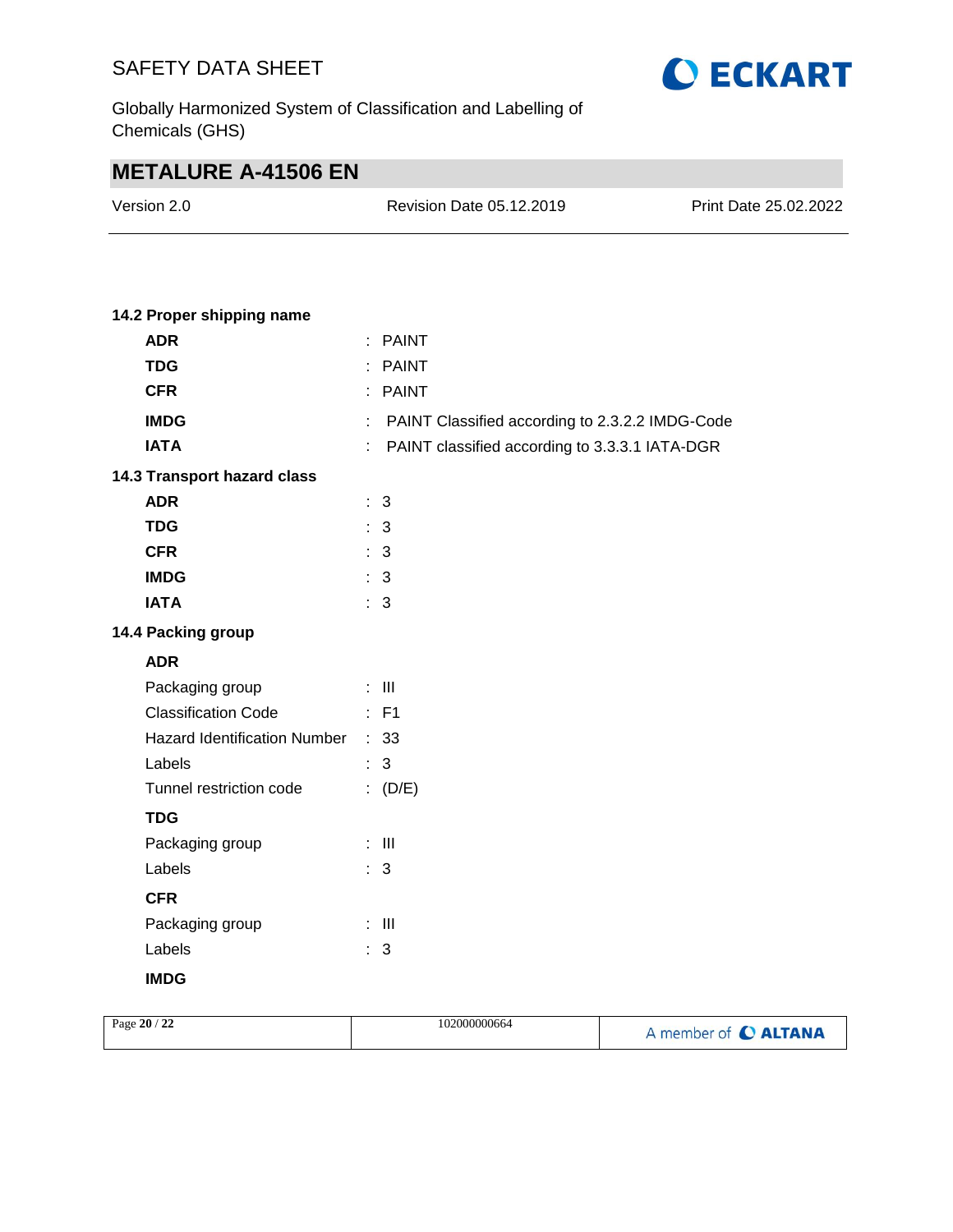

Globally Harmonized System of Classification and Labelling of Chemicals (GHS)

## **METALURE A-41506 EN**

| Version 2.0 | Revision Date 05.12.2019 | <b>Print Date 25.02.2022</b> |
|-------------|--------------------------|------------------------------|
|             |                          |                              |

| Packaging group                             | : III        |
|---------------------------------------------|--------------|
| Labels                                      | : 3          |
| EmS Number                                  | $: F-E, S-E$ |
| IATA                                        |              |
| Packing instruction (cargo<br>aircraft)     | : 366        |
| Packing instruction<br>(passenger aircraft) | : 355        |
| Packing instruction (LQ)                    | : Y344       |
| Packaging group                             | Ш            |
| Labels                                      | 3            |

**14.5 Environmental hazards**

#### **14.6 Special precautions for user**

#### **14.7 Transport in bulk according to Annex II of MARPOL 73/78 and the IBC Code**

No data available

#### **SECTION 15: Regulatory information**

#### **15.1 Safety, health and environmental regulations/legislation specific for the substance or mixture**

REACH - Candidate List of Substances of Very High Concern for Authorisation (Article 59). : Not applicable

#### **15.2 Chemical safety assessment**

| $\sim$<br>Page $21/$<br>-44 | 102000000664 | $\overline{ }$<br><b>ALTANA</b><br>member of |
|-----------------------------|--------------|----------------------------------------------|
|-----------------------------|--------------|----------------------------------------------|